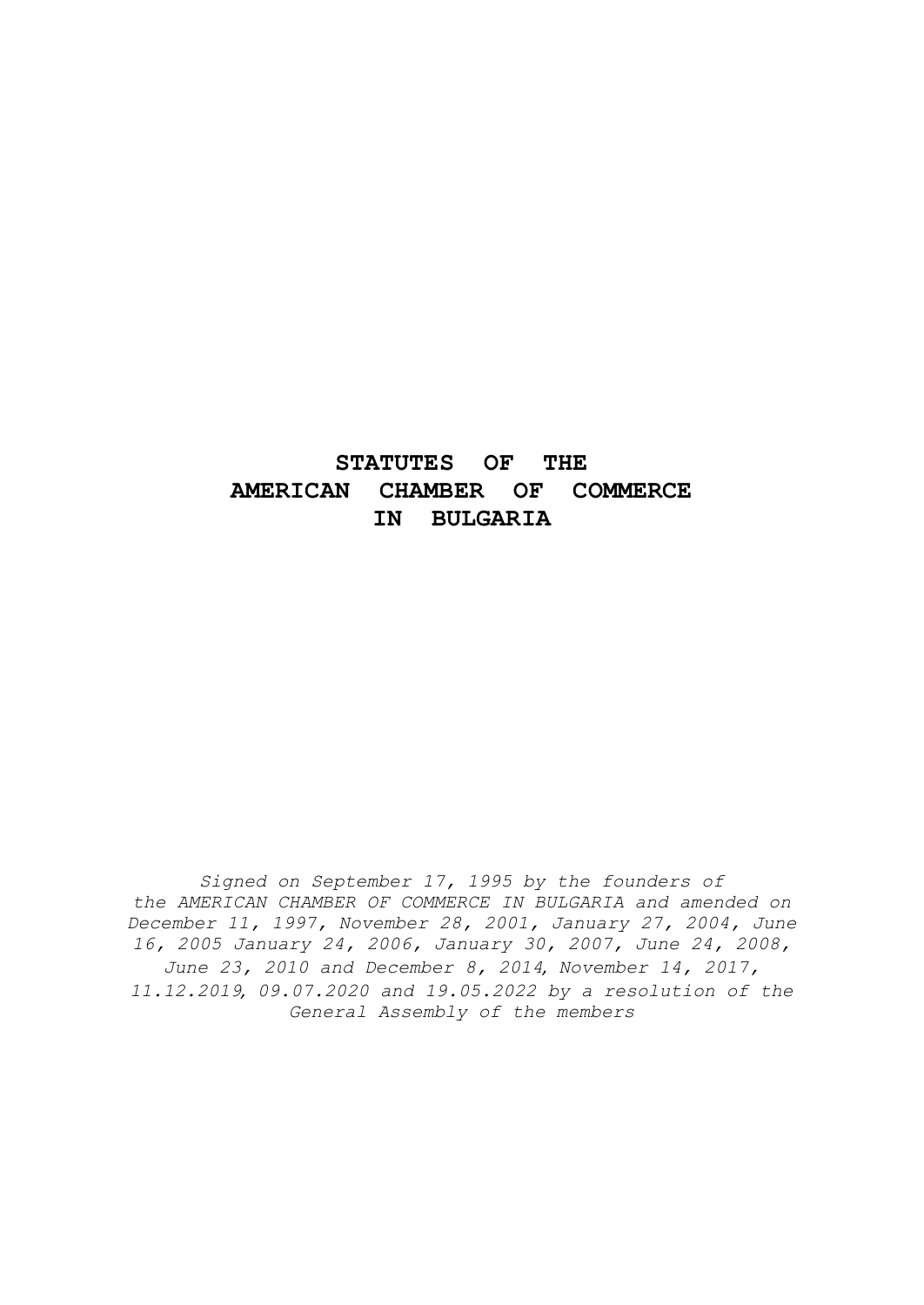# **Table of Contents**

| Article I   | Foundation of the American Chamber<br>of Commerce in the Republic of                  |       |      |
|-------------|---------------------------------------------------------------------------------------|-------|------|
|             | Bulgaria                                                                              |       | p. 1 |
| Article II  | Duration of the Chamber                                                               |       | p. 1 |
| Article III | Name, Headquarters, Address, Sphere<br>of Activities and Designation of<br>Activities |       | p. 1 |
| Article IV  | Purposes and Means                                                                    |       | p. 1 |
| Article V   | Financial Means                                                                       |       | p. 3 |
| Article VI  | Liability                                                                             |       | p. 3 |
|             | Article VII Membership                                                                |       | p. 3 |
|             | Article VIII Rights and Duties of Members                                             |       | p. 4 |
| Article IX  | Termination of Membership                                                             |       | p. 5 |
| Article X   | Organs of the Chamber                                                                 |       | p. 5 |
| Article XI  | Internal Arbitration Committee                                                        | p. 13 |      |
| Article XII | Employees                                                                             | p. 13 |      |
|             | Article XIII Auditors                                                                 | p. 13 |      |
|             | Article XIV Fiscal Year                                                               | p. 14 |      |
| Article XV  | Representation                                                                        | p. 14 |      |
|             | Article XVI Dissolution of the Chamber and<br>Liquidation                             | p. 14 |      |
|             | Article XVII Amendments                                                               | p. 15 |      |
|             | Article XVIII Term of the Initial Board of<br>Directors                               | p. 15 |      |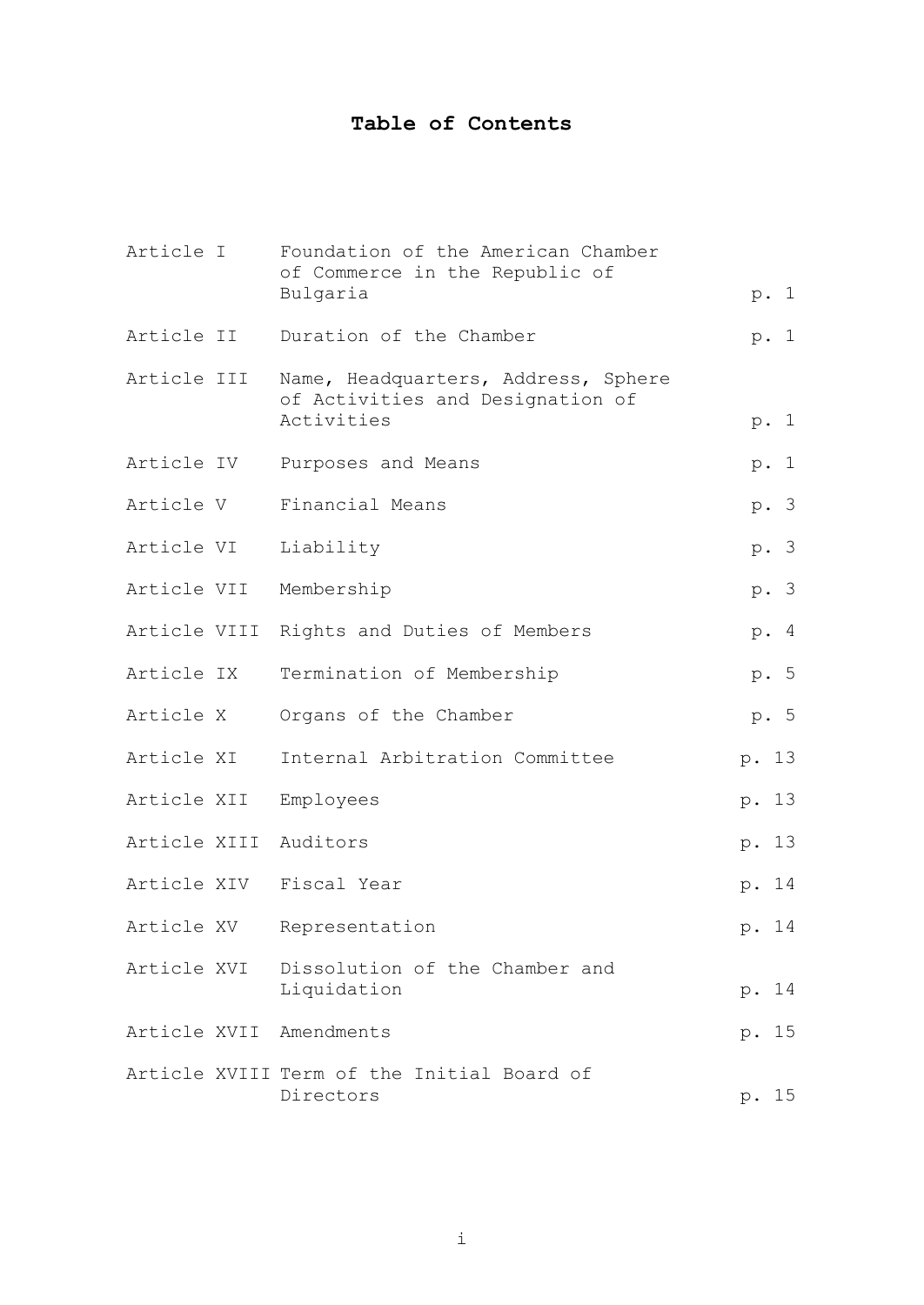### ARTICLE I STATUS OF THE AMERICAN CHAMBER OF COMMERCE IN THE REPUBLIC OF BULGARIA

(*Amended on November 28, 2001*) The American Chamber of Commerce in the Republic of Bulgaria (the "**Chamber**") is a non-profit association duly established and validly existing under the Laws of the Republic of Bulgaria.

# ARTICLE II DURATION OF THE CHAMBER

The **Chamber** is founded for an indefinite period.

### ARTICLE III NAME, HEADQUARTERS, ADDRESS, SPHERE OF ACTIVITIES AND DESIGNATION OF ACTIVITIES *(Title amended on November 28, 2001*)

### A. NAME

The name of the organization is the "American Chamber of Commerce in Bulgaria".

#### B. HEADQUARTERS AND ADDRESS

(*Amended on December 11, 1997 and on January 27, 2004*) The **Chamber** has its headquarters in Sofia, Stolichna municipality, region Mladost. Its address is Business Park Sofia, Building 2, floor 6, Stolichna municipality, region Mladost.

### C. SPHERE OF ACTIVITIES

The activities of the **Chamber** will be conducted in the entire territory of the Republic of Bulgaria ("**Bulgaria**"). The **Chamber** is independent and non-political.

#### D. (*New, adopted on November 28, 2001*) DESIGNATION OF ACTIVITIES

The **Chamber** shall perform its activities for private benefit.

### ARTICLE IV PURPOSES AND MEANS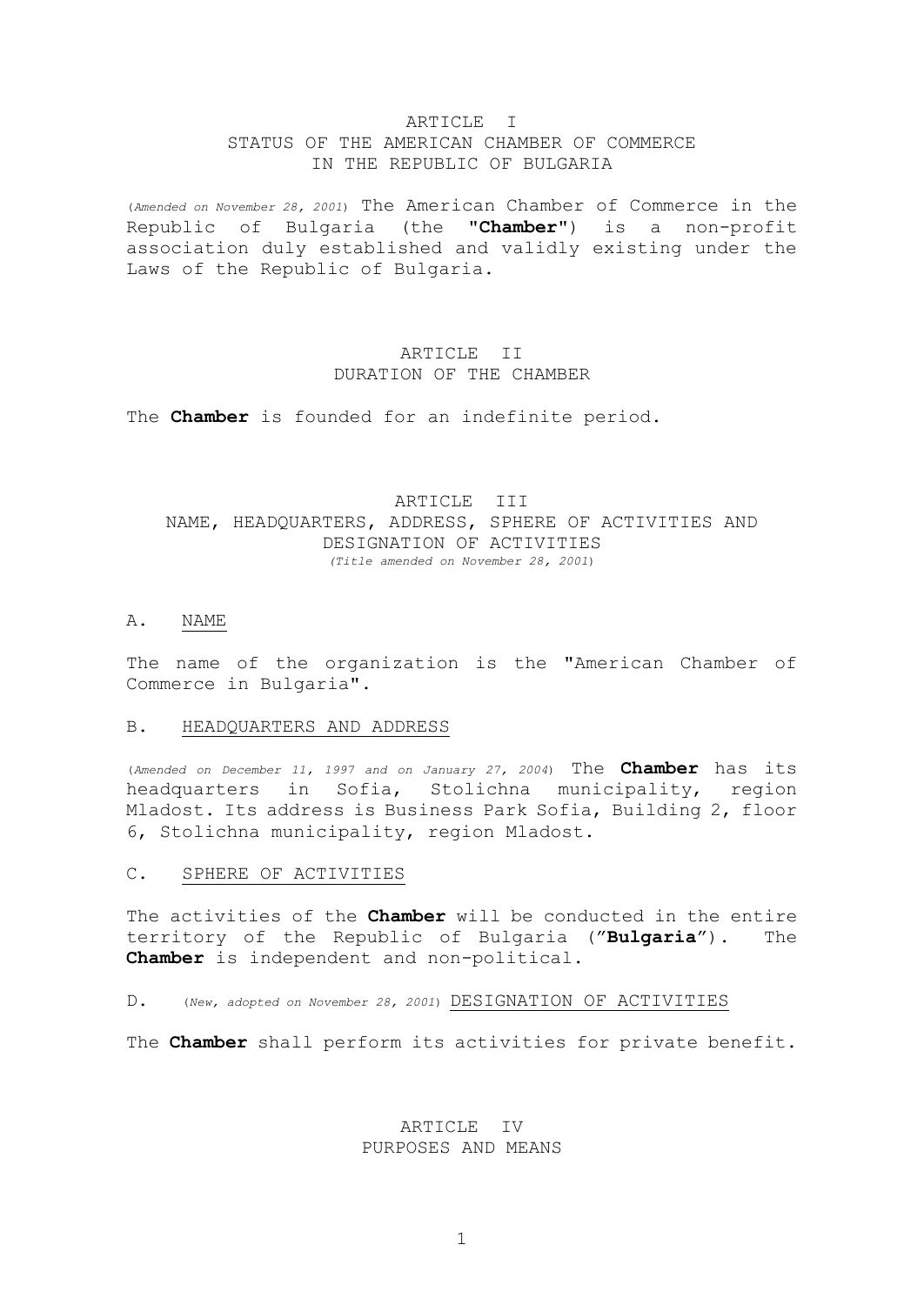### A. THE PURPOSES OF THE CHAMBER ARE:

- (1) To promote economic relations between **Bulgaria** and the United States of America ("**USA**") with regard to trade, industry, agriculture, finance, transportation, technology, professional activities and other related activities;
- (2) To strive for constructive solutions to Bulgarian American business relations;
- (3) To protect and promote the common commercial interests of its Members;
- (4) To support the establishment and enforcement of ethical standards or code of ethics for the conduct of business;
- (5) To voice the opinions of the Members of the **Chamber** on all types of economic, trade, commerce, finance, industry, and other related issues;
- (6) To collect and disseminate information concerning trade, industry, agriculture, finance, transportation, technology, professional activities, taxation, related laws, and other related topics;
- (7) To assist Members engaged in or considering trade with enterprises in **Bulgaria** to attain legitimate objectives; and
- (8) To maintain good relationships with the US Chamber of Commerce and other Chambers of Commerce or commercial organizations of the **USA** located in the **USA** or elsewhere.
- B. MEANS TO ATTAIN THE PURPOSES OF THE CHAMBER
- (1) To fulfill its purposes, the **Chamber** shall maintain regular contact with its Members, as well as interaction with the business community, agencies and authorities in **Bulgaria** and in the **USA**.
- (2) The principle means the **Chamber** shall employ to fulfill its purpose are:
	- (a) Collect and provide contact information regarding Bulgarian and American enterprises and individuals;
	- (b) Obtain and provide information regarding commercial relations between **Bulgaria** and the **USA**;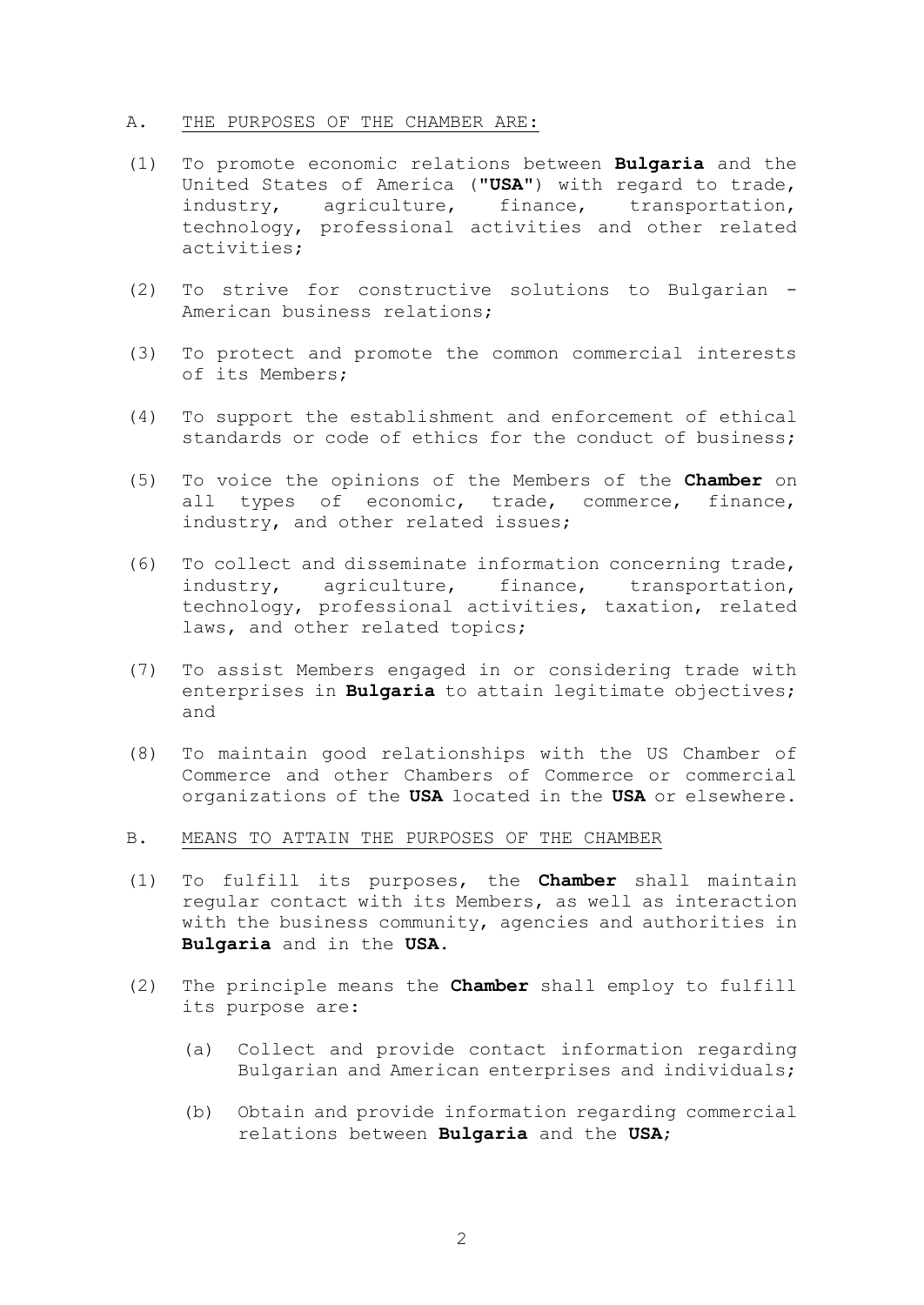- (c) Make available relevant commercial information on trade and economic issues in **Bulgaria** and in the **USA**;
- (d) Develop events and programs of commercial interest;
- (e) Interact with the appropriate Bulgarian and **USA** governmental bodies as well as appropriate international organizations related to trade and investment;
- (f) Undertake all other lawful actions incidental or conducive to the attainment of these objectives.
- (3) (*New, adopted on November 28, 2001*) The activities referred to in Article IV, Section B, Paragraph (2) may be performed also on a commercial basis.

### ARTICLE V PROPERTY OF THE CHAMBER

- (1) The financial means required for the operation of the **Chamber** shall be obtained from:
	- (a) Membership fees;
	- (b) Proceeds from any **Chamber** publications;
	- (c) (*Supplemented on November 28, 2001*) Donations and wills; and
	- (d) Fees for activities to achieve the non-profit purposes of the **Chamber**.
- (2) The cost of Membership and other fees are to be recommended by a Standing Committee and approved by the Board of Directors. Membership fees shall not be refunded under any circumstances.

### ARTICLE VI LIABILITY

Liability for the **Chamber**'s obligations is limited to the **Chamber**'s assets. Members or Officers of the **Chamber** shall not be liable for any of the **Chamber**'s obligations.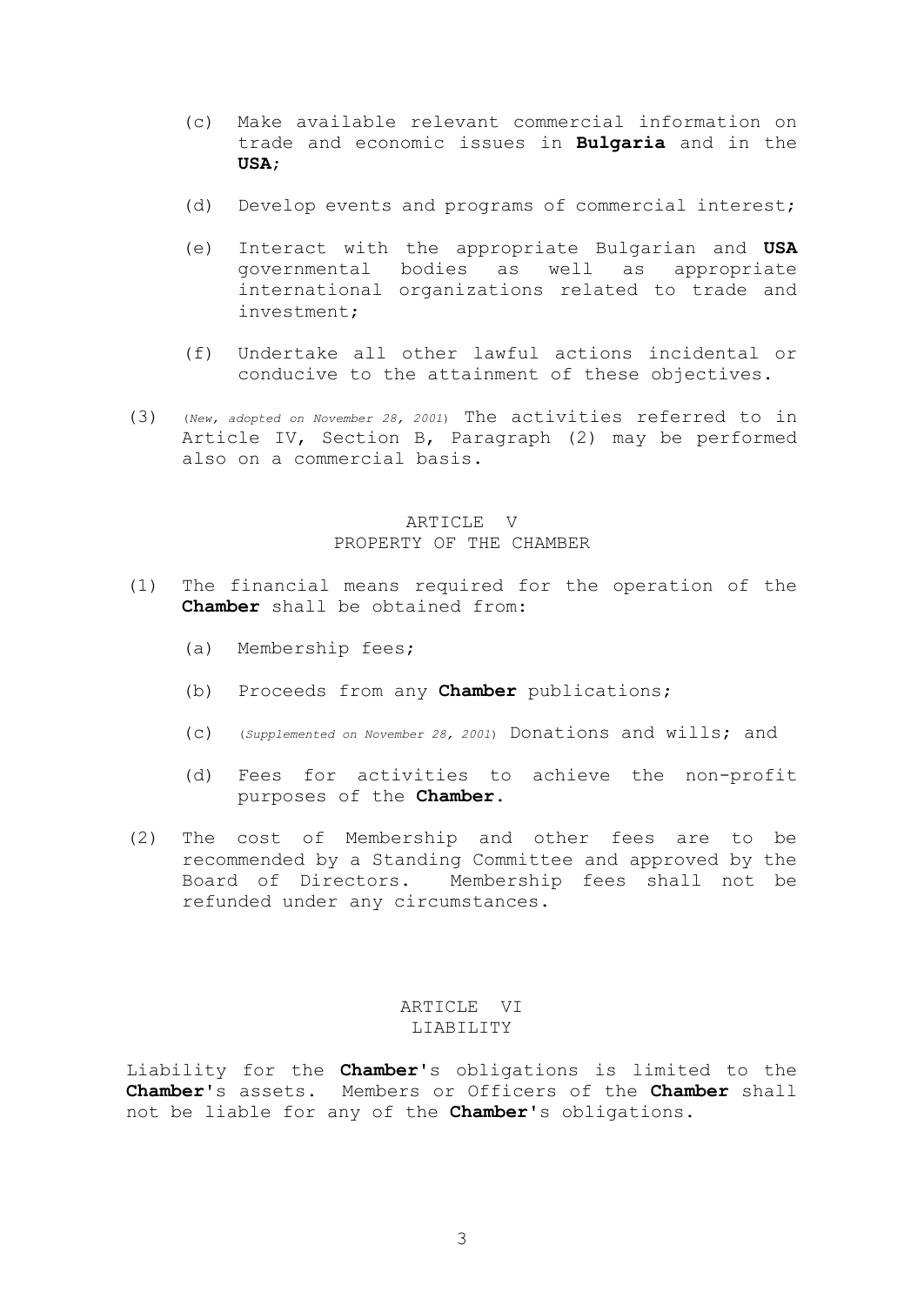### ARTICLE VII MEMBERSHIP

### A. MEMBERSHIP IN GENERAL

- (1) (*Amended on December 11, 1997, November 28, 2001, November 14, 2017, 11.12.2019 and \_\_\_\_\_.\_\_\_\_\_, 2022*) Membership includes only legal entities (including, but not limited to: (i) foreign legal entities; (ii) foreign legal entities having established in Bulgaria a branch within the meaning of Art. 17a of the Law on Commerce in Bulgaria(in which case Membership rights and duties may also be exercised directly by the branch established in Bulgaria); (iii) foreign legal entities having established in Bulgaria a trade representative office within the meaning of Art. 24 of the Investment Promotion Act (in which case Membership rights and duties may also be exercised directly by the trade representative office established in Bulgaria) and (iv) other legal entities. To be admitted to the **Chamber** and maintain Membership therein, all Members must be in good standing in the community, demonstrate an interest in attaining the purposes of the **Chamber** and be acceptable to the **Chamber**.
- (2) (*New, adopted on 09.07.2020*) Notwithstanding the above, Membership does not include companies or other legal entities controlled by the state (including when the state acts through a relevant representative and/or department). For the purposes of this provision "control" shall exist where the state (including when the state acts through a relevant representative and/or department) (controlling person), directly or indirectly: (i) holds more than 50 percent of the votes in the general assembly of a legal entity, or (ii) has the right to determine more than half of the members of the management or supervisory body of a legal entity and simultaneously is a shareholder or a member in such legal entity, or (iii) is a shareholder or a member in a legal entity and solely controls more than half of the votes in the general assembly of this legal entity on the base of a contract executed with other shareholders or members.
- (3) (*Amended on 09.07.2020, repealed on \_\_\_\_.\_\_\_.2022*)

### B. ACQUISITION OF MEMBERSHIP

(*Amended on December 11, 2001*) Membership in the **Chamber** is acquired by submission of an appropriate application for admittance and acceptance thereof by a **Standing Committee** with approval by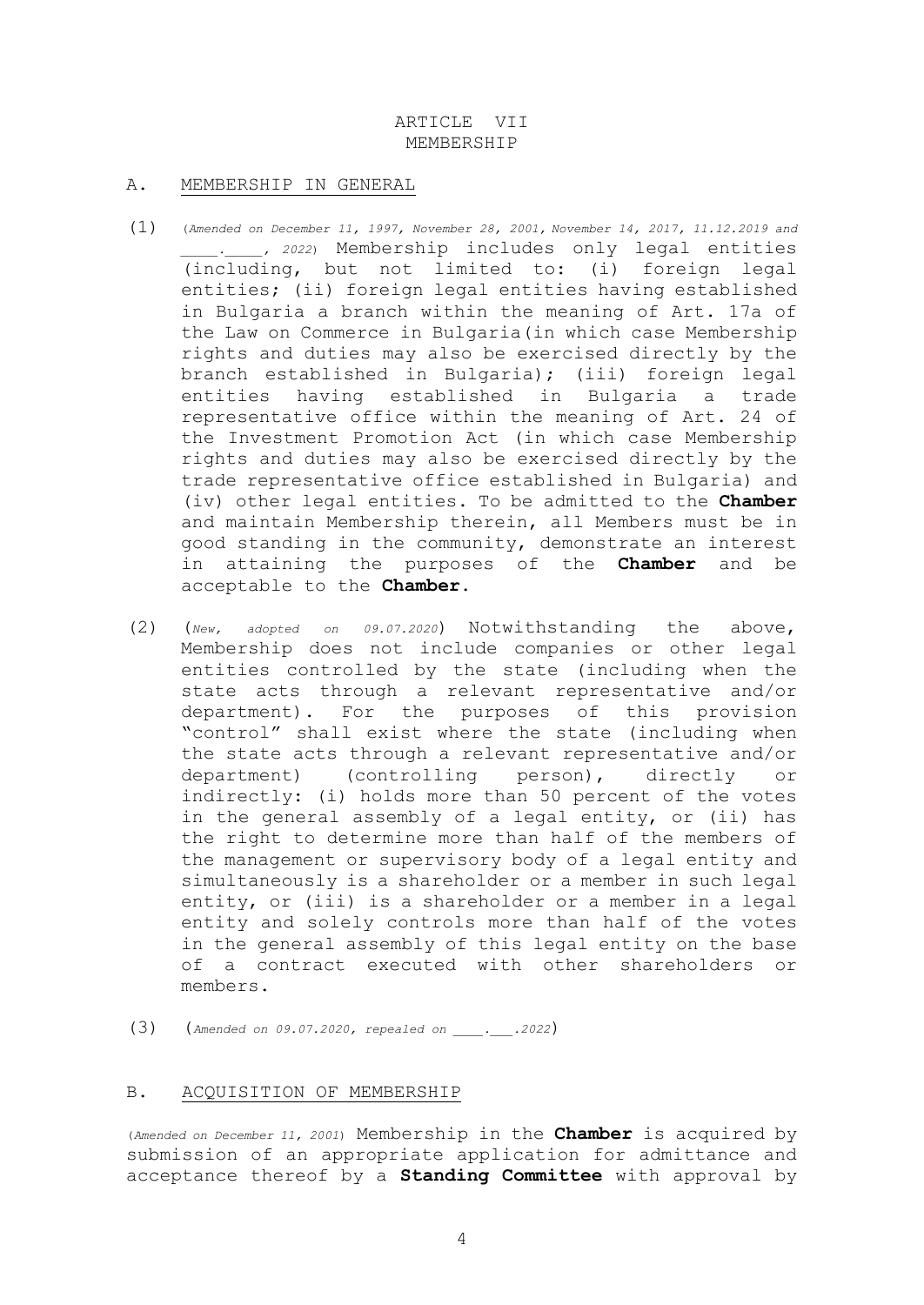the **Board of Directors**. The application can be rejected or Membership denied without stating any reasons.

### ARTICLE VIII RIGHTS AND DUTIES OF THE MEMBERS

#### A. VOTING RIGHTS

- (1) Members of the **Chamber** are entitled to vote and authorized to take part in the **General Assembly** of the **Chamber**. Each Member shall have equal voting privileges defined as one vote per Member.
- (2) (*Amended on November 28, 2001, November 14, 2017, 11.12.2019 and \_\_\_\_.\_\_\_\_.2022*) When exercising their voting rights in the **General Assembly** of the **Chamber**, Members shall be represented by their legal representative or, respectively, by the representative of branches, trade representative offices, etc. of foreign legal entities in Bulgaria (as the case may be) (hereinafter together referred to as "**Legal Representative**"). When voting for certain resolutions of the General Assembly the Member is represented by its Legal Representative.
- (3) (*Amended on November 14, 2017 and \_\_\_\_.\_\_\_\_\_.2022*) Each Member of the **Chamber**, acting through its Legal Representative, is entitled to authorize by virtue of a written power of attorney another person to exercise the voting right of the authorizing member in a specific **General Assembly** of the **Chamber**. One person can represent not more than 1 (one) Member at the **General Assembly** via a power of attorney. No re-authorization is allowed.
- (4) (*New - November 14, 2017, amended on \_\_\_\_.\_\_\_\_.2022*) For the avoidance of doubt, if according to its effective registration in a relevant register a Member of the Chamber has two or more legal representatives acting only jointly, the authorization of one of these legal representatives to represent independently and exercise the voting right of the Member of the Chamber at the relevant General Meeting does not fall within the restrictions under Paragraphs (2) and (3) of this Article.

#### B. ELIGIBILITY FOR OFFICE

(*Amended on 09.07.2020*) Members of the **Chamber** are entitled to run for Membership on the Board of Directors and for Officer positions, subject to the specifics set forth below.

### C. BENEFITS OF MEMBERSHIP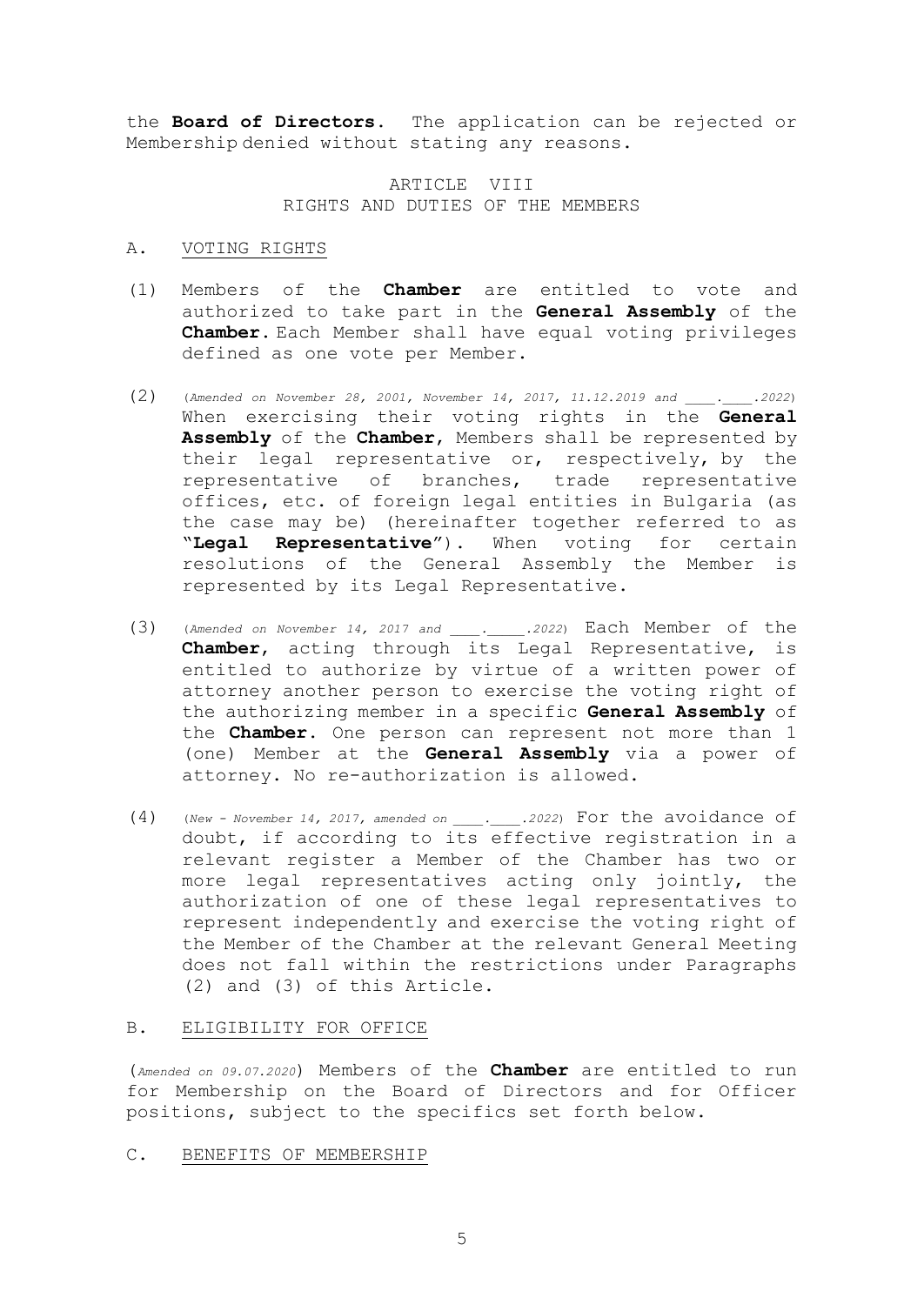Members will have the right to receive assistance and support related to the purposes of the **Chamber**.

#### D. DUTY TO UPHOLD THE INTERESTS OF THE CHAMBER

All Members shall protect the interests and reputation of the **Chamber** and abide by the Statutes.

#### E. DUTY TO PAY FEES

(1) All Members shall pay the annual Membership fee and any other fees, permitted by law, for which they are responsible.

(2) (*New, adopted on 09.07.2020)* Members which have not paid Membership fee due for a respective period shall not be entitled to be nominated as Board Members, to vote for Board Members, as well as to vote at General Meetings until their outstanding Membership fee is fully paid.

### ARTICLE IX TERMINATION OF MEMBERSHIP

- (1) (*Amended on November 28, 2001 and \_\_\_\_.\_\_\_\_.2022*) Membership terminates upon dissolution of the legal entity-Member. Membership may be terminated through voluntary resignation, expulsion, be lost due to contradiction to the provisions of the Statutes or on other grounds provided for by law.
- (2) Resignation becomes effective immediately upon receipt by the **Chamber** of appropriate notice from the resigning Member. Membership fees shall not be refunded to the resigning Member. The resigning Member shall remain responsible for any outstanding obligations to the **Chamber**.
- (3) (*Amended on \_\_\_.\_\_\_.2022*) The Board of Directors may expel a Member if it is in arrears of payment of Membership or other fees for more than three months despite two reminders. The liability for unpaid fees is not affected by the expulsion. Expulsion of a Member for failure to pay required fees becomes effective with the Board of Directors' resolution acknowledging the failure under this Section 3). Expulsion under these circumstances need not follow the procedures described in Section (4) below.
- (4) (*Amended on November 14, 2017 and 09.07.2020*) The **Chamber** may expel a Member for neglecting Membership duties, or failure to comply with the **Chamber's** code of ethics or because the Member's continued Membership is considered detrimental to the **Chamber**. Members are expelled by virtue of a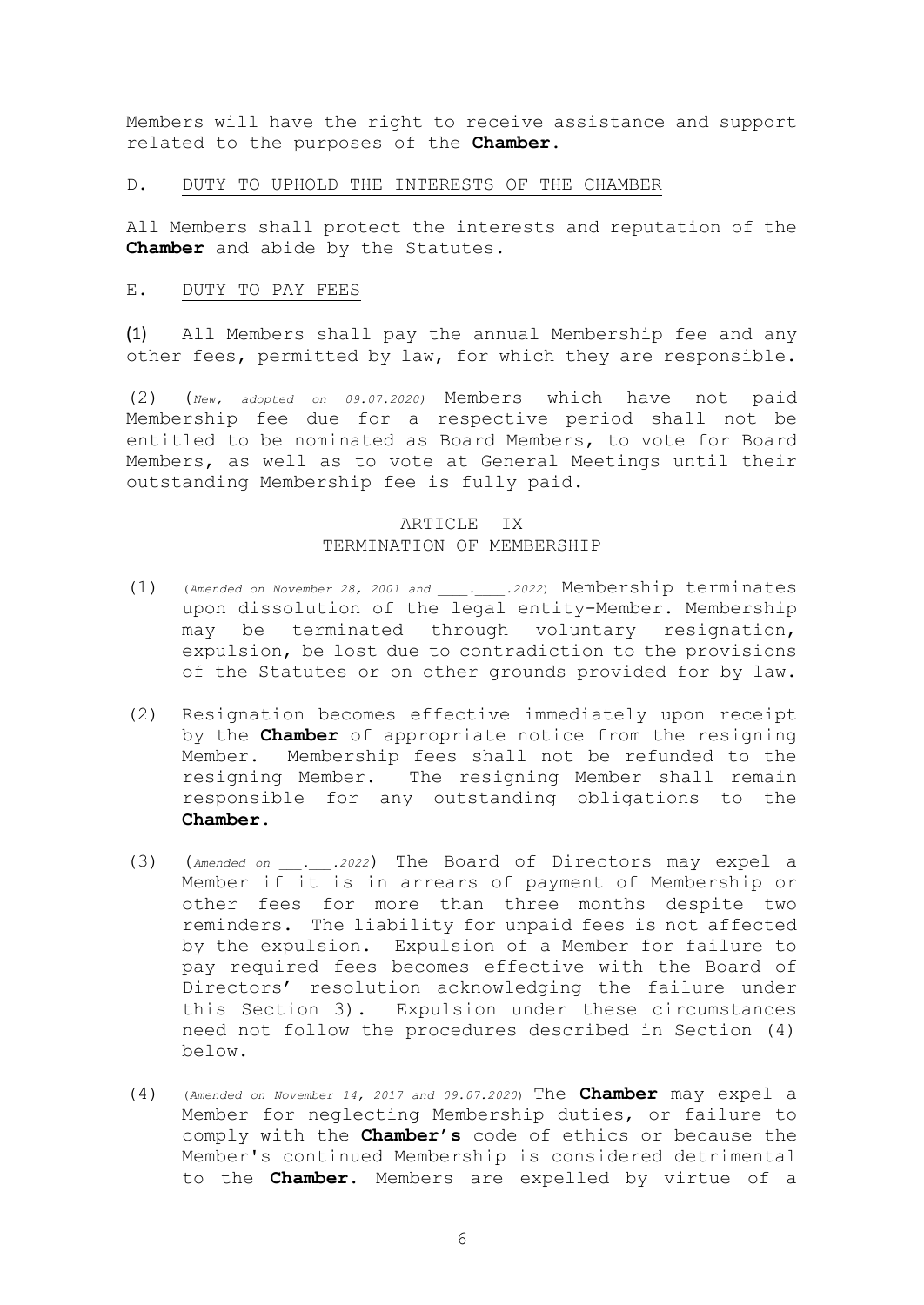resolution of the Board of Directors adopted with a majority of 2/3 of all members.

### ARTICLE X ORGANS OF THE CHAMBER

#### A. ORGANS OF THE CHAMBER

(*Amended on 11.12.2019 and 09.07.2020*) The **Chamber** has the following organs:

- (1) The General Assembly;
- (2) The Board of Directors;
- (3) Standing Committees;
- (4) Special Committees;
- (5) Nomination Committee;
- (6) President;
- (7) (*Amended on January 24, 2006*) First Vice President and Second Vice President;
- (8) Treasurer;
- (9) Committee Chairpersons; and
- (10) Chief Executive Officer.
- B. GENERAL ASSEMBLY
- (1) (*Amended on December 8, 2014*) The **General Assembly** shall meet at least once per year.
- (2) (*Amended on November 28, 2001*) A General Assembly may be held at any time upon call by the Board of Directors. Such meeting must be called whenever requested in writing for a specific purpose by at least one third of the Members. The Board of Directors must act upon such a request within fourteen days.
- (3) (*Supplemented on November 28, 2001, Amended on 11.12.2019 and on \_\_\_.\_\_\_.2022)* Invitations to the General Assembly are issued by the President, or in case of the President's absence, by a Vice President or the Chief Executive Officer and must be published with the register of non-profit legal entities kept by the Registry Agency at least one month

7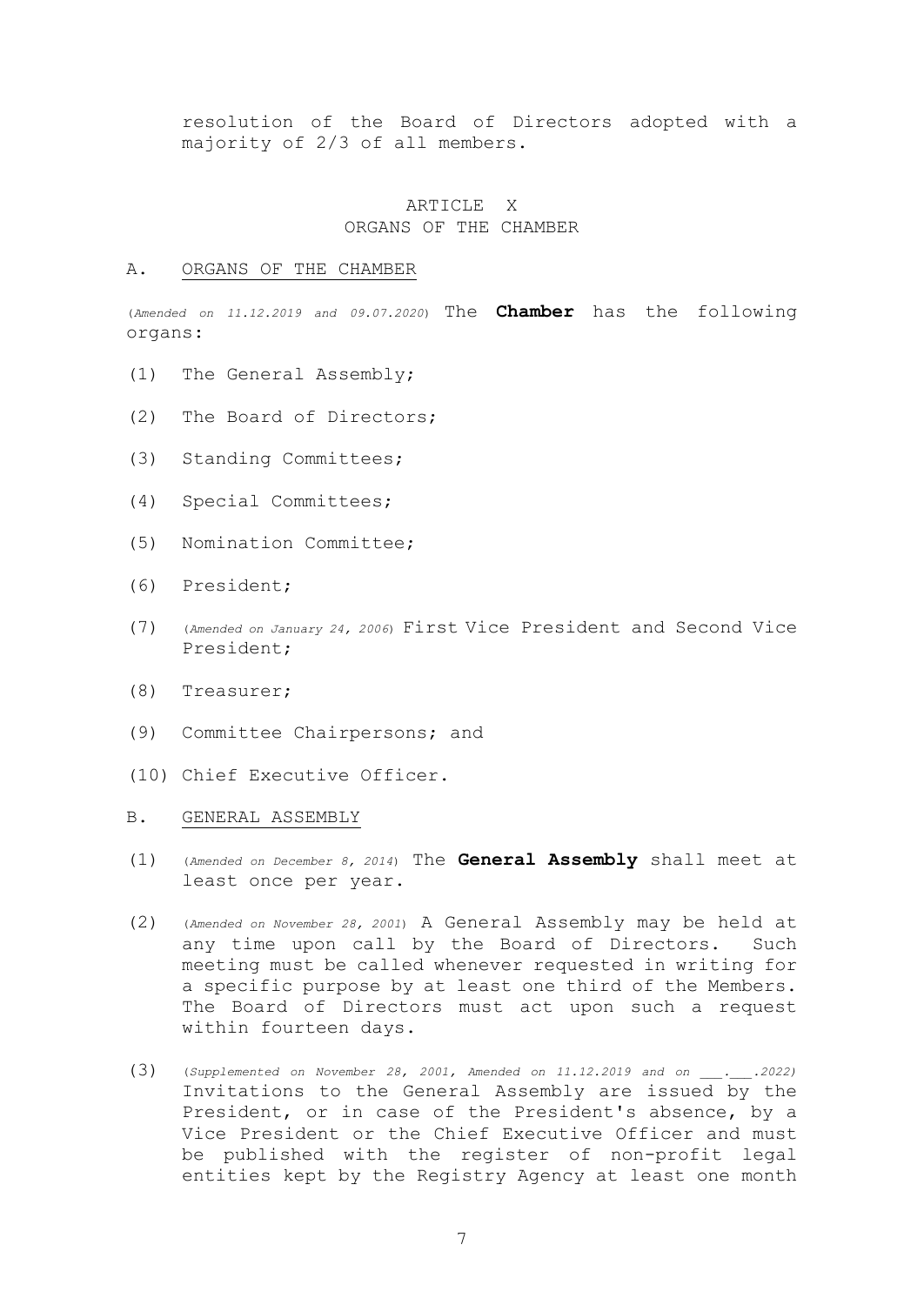prior to the date of the respective session of the General Assembly. Upon the discretion of the Chamber the invitations can be further mailed by registered mail, by e-mail or distributed otherwise to each Member. Location, time and agenda of the General Assembly shall be indicated in the invitation. The General Assembly shall be chaired by the President, or in case of the President's absence, by a Vice President.

- (4) (*Amended on November 28, 2001*) Any duly called **General Assembly** is competent to transact business. Only issues listed in the agenda may be decided.
- (5) The responsibilities of the General Assembly include:
	- (a) Election of the **Board of Directors**;
	- (b) Approval of the report of the **Board of Directors**;
	- (c) Examination and approval of the Auditor's annual financial report;
	- (d) Discharge of Members of the Board of Directors;
	- (e) (*Repealed on November 14, 2017*);
	- (f) Decisions concerning changes to the Statutes;
	- (g) (*Supplemented on November 28, 2001*) Decisions concerning the reorganization or dissolution of the **Chamber**;
	- (h) Approval of the Board of Directors recommended choice for Auditor;
	- (i) (*Amended on November 28, 2001*) Adoption of **Chamber's** budget; and
	- (j) (*New, adopted on November 28, 2001*) revocation of other **Chamber's** organs resolutions when such resolutions contravene Bulgarian law, these Statutes or other internal acts of the **Chamber** regulating its activities.
- (6) (*Amended on November 28, 2001*) Unless otherwise provided in the Statutes, when a quorum, defined as more than 50% of the Members, is achieved, resolutions are accepted by a simple majority of votes at the meeting. The resolutions under Article X, Section (B), Paragraph (5), Subparagraphs (f) and (g) shall be taken with 2/3 (twothird) majority of the present members.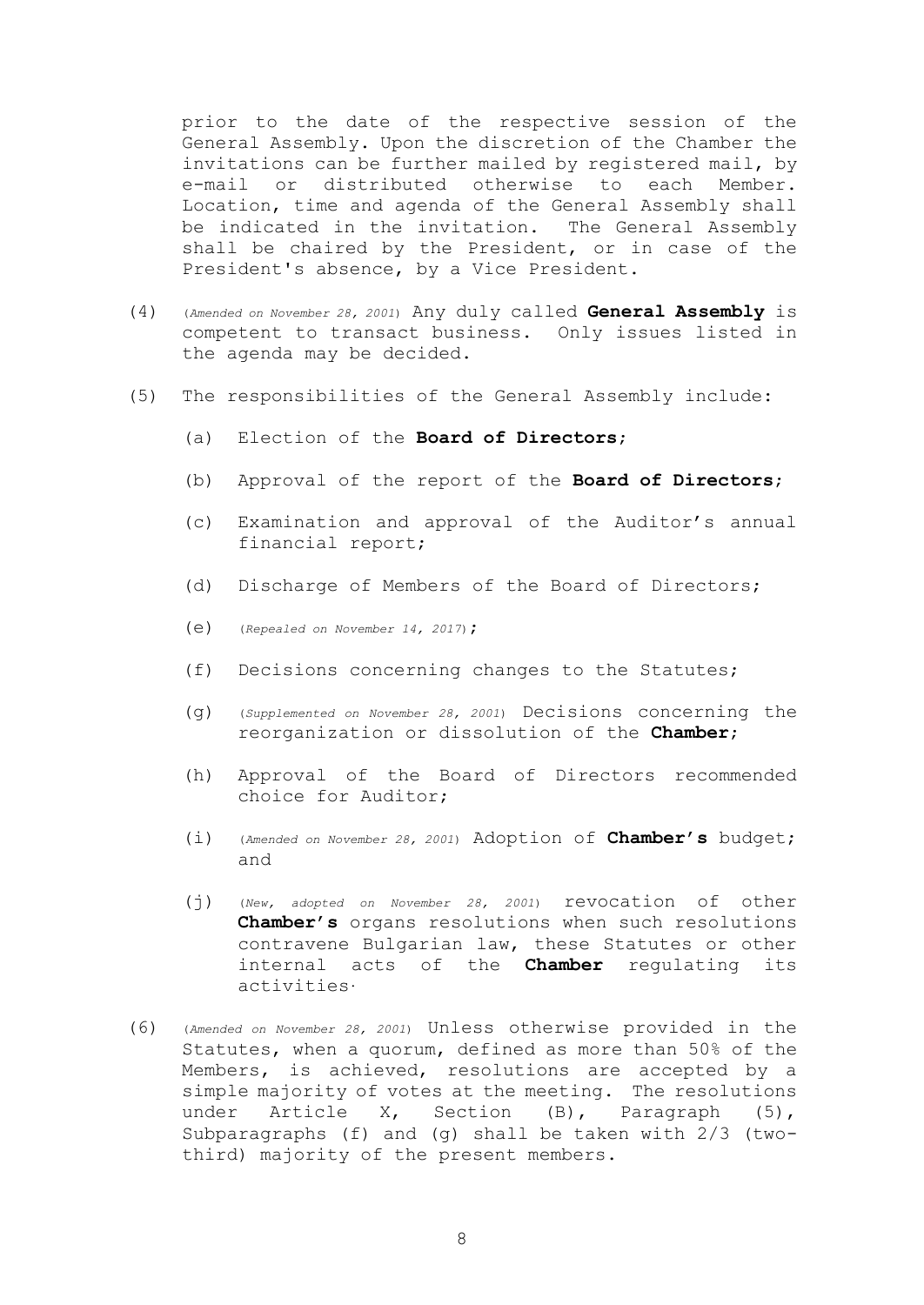- (7) (*Amended on November 28, 2001*) In the event a quorum is not achieved at the announced **General Assembly**, the meeting shall be adjourned for one hour on the same place. If after one hour, the members present include a majority of the Members of the Board of Directors and the same agenda is maintained, then the meeting is deemed lawful. Otherwise, the meeting shall be adjourned to a date not later than ten days from the date of the adjourned meeting. Such date shall be determined by the President, or in case of the President's absence, by the Vice President. All Members shall be notified immediately of the new General Assembly.
- (8) (*Amended on November 28, 2001 and on November 14, 2017*) The new General Assembly shall be capable of accepting resolutions by a simple majority of votes of Members present, regardless of whether a quorum is achieved.

### C. BOARD OF DIRECTORS

(1) (*Amended on November 28, 2001, January 24, 2006, November 14, 2017, 09.07.2020 and \_\_\_.\_\_\_\_.2022*) The Board of Directors shall comprise of 8 (eight) to 12 (twelve) members, elected by the **General Assembly**. As a rule, the maximum number of members shall be elected, except where there are no sufficient candidates to fill the positions of representatives of USA-controlled companies and institutions under Sentence 4 of this Paragraph (1), or the total number of 12 (twelve) positions. Members of the Board of Directors shall be Legal Representatives of Members as defined in Article VII Section A of these Statutes, or individuals, expressly authorized by such Legal Representatives via a written power of attorney. Notwithstanding the foregoing, the following categories of people cannot be elected as Members of the Board of Directors: (a) persons who at the respective moment occupy the position of legal representatives or members of management bodies of other non-profit legal entities, if – according to the Nominations Committee's opinion and discretion – such circumstance puts the relevant person in a position of Conflict of Interests, or (b) persons who at the respective moment are or in the past have been politically exposed persons in the Republic of Bulgaria, in another EU Member State, in a third country, or in an international organization, including close relatives of the persons under item (a) and (b). The Legal Representatives of Members or the individuals authorized by them, elected in the Board of Directors perform their functions in their own name and not as Representatives of their legal entities. At any time not less than half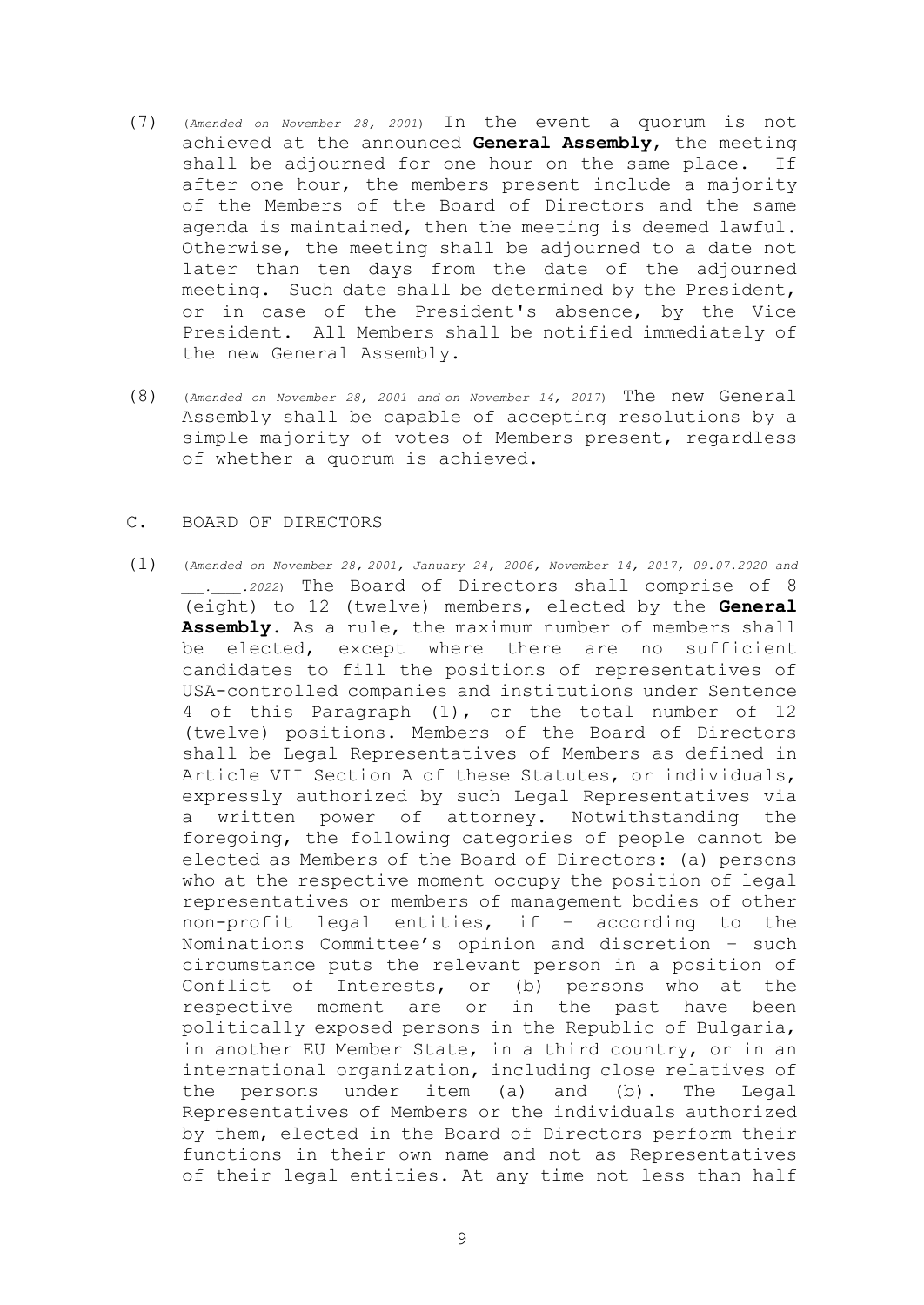plus one member of the Board of Directors shall be representatives of USA persons or representatives of companies and institutions controlled by USA persons. For the purposes of these Statutes:

- (а) "USA person" shall mean any person incorporated and registered (if applicable) in accordance with the laws of the United States of America or a separate state; and
- (b) "control" shall exist where a physical person or a legal entity (controlling person), directly or indirectly: (i) holds more than 50 percent of the votes in the general meeting of the legal entity – Member of the **Chamber**, or (ii) has the right to determine more than half of the members of the management or supervisory body of the legal entity – Member of the **Chamber** and simultaneously is a shareholder in such legal entity, or (iii) is a shareholder in the legal entity – Member of the Chamber and solely controls more than half of the votes in the general assembly of this legal entity on the base of a contract executed with other shareholders.
- (c) "Conflict of Interests" shall be deemed to arise in any case where a relevant person has a private interest (his/her own or that of a third party) which may influence the impartial and objective performance of such person's powers or obligations as a member of the Board of Directors.
- (d) "politically exposed persons" shall mean a natural person who is or who has been entrusted with prominent public functions and includes the following:
	- (i) heads of state, heads of government, ministers and deputy or assistant ministers;
	- (ii) members of parliament or of similar legislative bodies;
	- (iii)members of constitutional courts, of supreme courts, or of other high-level judicial bodies, the decisions of which are not subject to further appeal, except in exceptional circumstances;
	- (iv) members of courts of auditors;
	- (v) members of management bodies of central banks
	- (vi) ambassadors and chargés d'affaires;
	- (vii)high-ranking officers in the armed forces;
	- (viii) members of the administrative, management or supervisory bodies of state-owned enterprises and companies fully owned by the state;
	- (ix) mayors and deputy-mayors of municipalities, mayors and deputy-mayors of regions, and chairpersons of municipal councils;
	- (x) members of the governing bodies of political parties;
	- (xi) directors, deputy directors and members of the board or equivalent function of an international organization;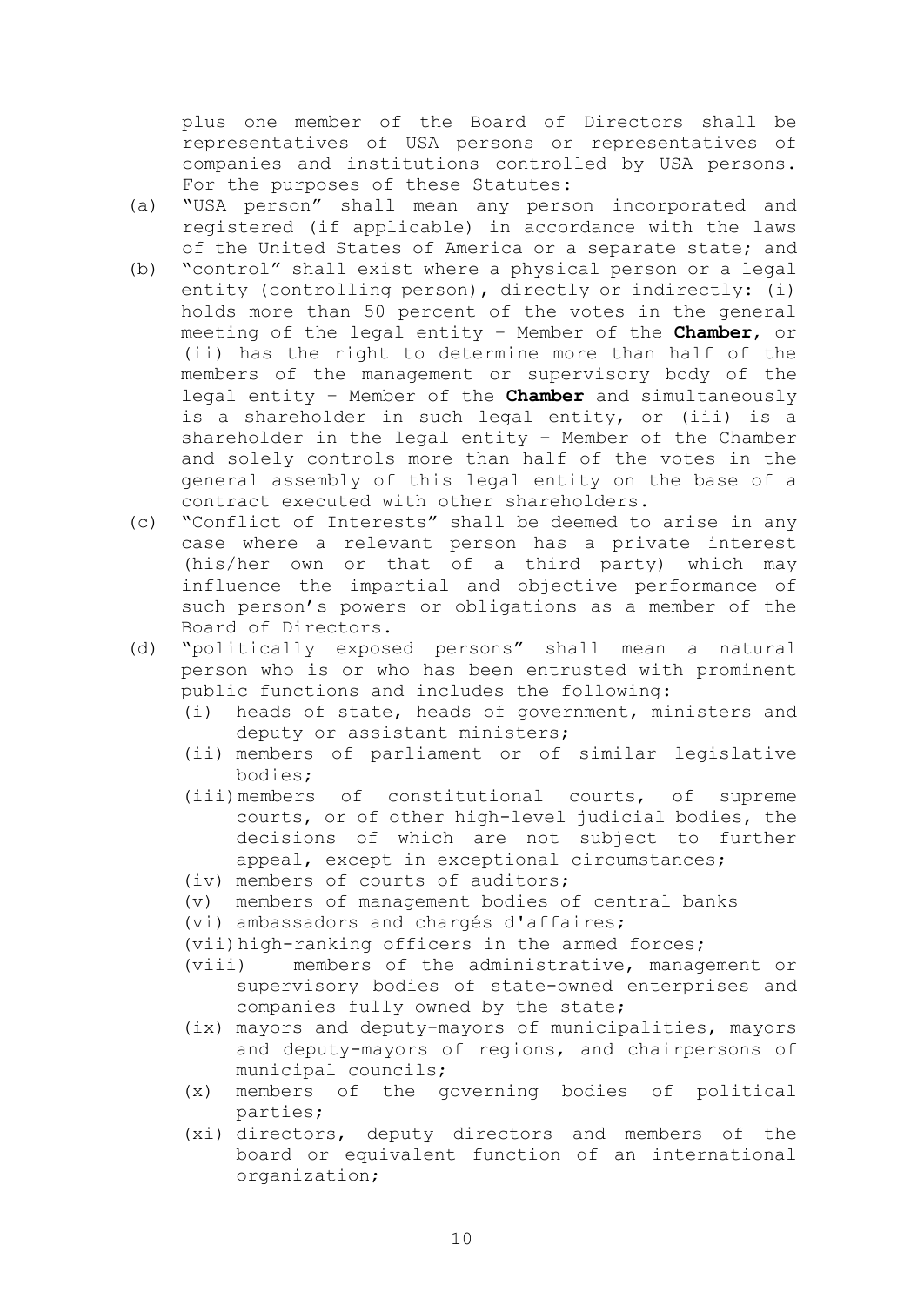(xii)positions in institutions and bodies of the European Union and international organizations similar to those listed under items (i) through (xi) above.

No public function referred to above shall be understood as covering middle-ranking or more junior officials.

- (e) "close relatives" shall mean:
	- (i) the spouse, or a person considered to be equivalent to a spouse;
	- (ii) children and their spouses, or persons considered to be equivalent to a spouse;
	- (iii)parents and their spouses, or persons considered to be equivalent to a spouse;
	- (iv) collateral relatives of second level (brothers and sisters) and their spouses, or persons considered to be equivalent to a spouse;
	- (v) any natural person who is known to have joint beneficial ownership of legal entities or other legal arrangements with a person under para.  $(1)$ , sentence (3), or who is in any other close business, professional or working relations with a person under para. (1), sentence (3);
	- (vi) any natural person who is sole owner or who has sole beneficial ownership of a legal entity or other legal arrangement which is known to have been set up for the *de facto* benefit of a person under para. (1), sentence (3).
- $(1a)$  (New, adopted *on June 23, 2010, amended on November 14, 2017 and ...2022)* At any time no Member or group of Related Persons may have more than one Representative serving on the Board of Directors. Members shall be considered "Related Persons" where: (i) a Member directly or indirectly Controls the other Member, or is Controlled by such other Member, or is Controlled by the same person who Controls the other Member; or (ii) a physical person – representative of a Member is a spouse, a sibling, a lineal descendant, an ancestor or a collateral descendant of a representative of another Member.
- $(1b)$  (*New, adopted on November 14, 2017, amended on 11.12.2019* and on  $\ldots$  .2022) If for any reason a position in the Board of Directors becomes vacant and the holding of an election for a new member is envisaged at a forthcoming **General Assembly**, the Board of Directors, acting through its President (and in the case of the President's absence – through its Vice President or Chief Executive Officer) shall send to all Members of the Chamber a notification proposing the nomination of candidates for membership in the Board of Directors ("**Notice of Upcoming Election**").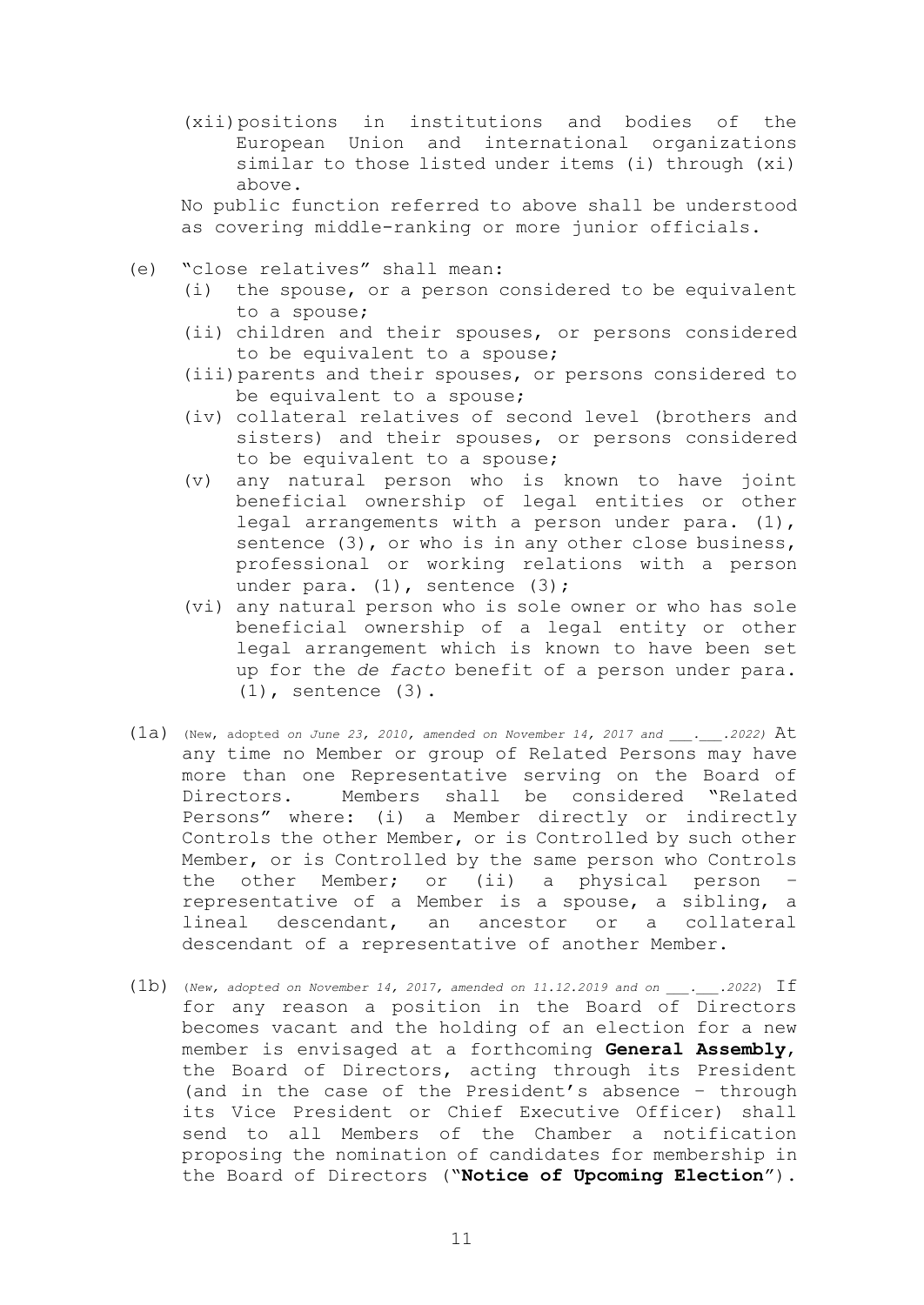The Notice of Upcoming Election shall be sent by registered mail, e-mail or by other means to all Members of the **Chamber** together with the invitation for convening the corresponding **General Assembly**, as provided for in Article X, Section (B), Paragraph (3), whereas it shall be received not later than 60 (sixty) days prior to the planned date of the **General Assembly** ("**Election Date**"). The Notice of Upcoming Election shall contain: (i) the number of vacant positions on the Board of Directors; (ii) the deadline for submission of nominations set in accordance with Paragraph (1c) below.

- (1c) (*New, adopted on November 14, 2017*) After receiving the Notice of Upcoming Election, each Member of the Chamber shall be entitled to decide on participating in the election, prepare the documents required and the information provided for in Paragraph (1d) below, and submit a nomination for the corresponding vacant position not later than 45 (forty-five) days before the Election Date. After expiry of the deadline under the preceding sentence, no nominations shall be accepted, and any nominations submitted after that moment shall not be included in the list of nominations under paragraph (1e) below.
- (1d) *(New, adopted on November 14, 2017, amended on \_\_\_.\_\_\_.2022)* Each nomination shall be addressed to the Board of Directors and shall be either delivered in person or sent by registered mail or via e mail. Each nomination shall contain at least the following information: (i) identification details of the Member of the Chamber submitting the nomination; (ii) identification details of the nominated candidate; (iii) indication of the position for which the candidate is nominated – as a representative of a USA-controlled company or institution or as a representative of a company or institution not controlled by USA persons; (iv) an up-to-date curriculum vitae of the candidate concerned, containing information regarding his/her education, professional experience, awards and achievements, experience as a member of management bodies, management experience, management bodies in which the candidate occupies certain positions at the time of nomination.
- (1e) *(New, adopted on November 14, 2017, amended on \_\_\_.\_\_\_\_.2022)* After expiry of the deadline for submission of nominations under Paragraph (1c) above and not later than 40 (forty) days prior to the Election Date, the Chamber shall compile a list of all candidates duly nominated within the deadline and in accordance with the procedure above. Within the deadline under the preceding sentence, the list of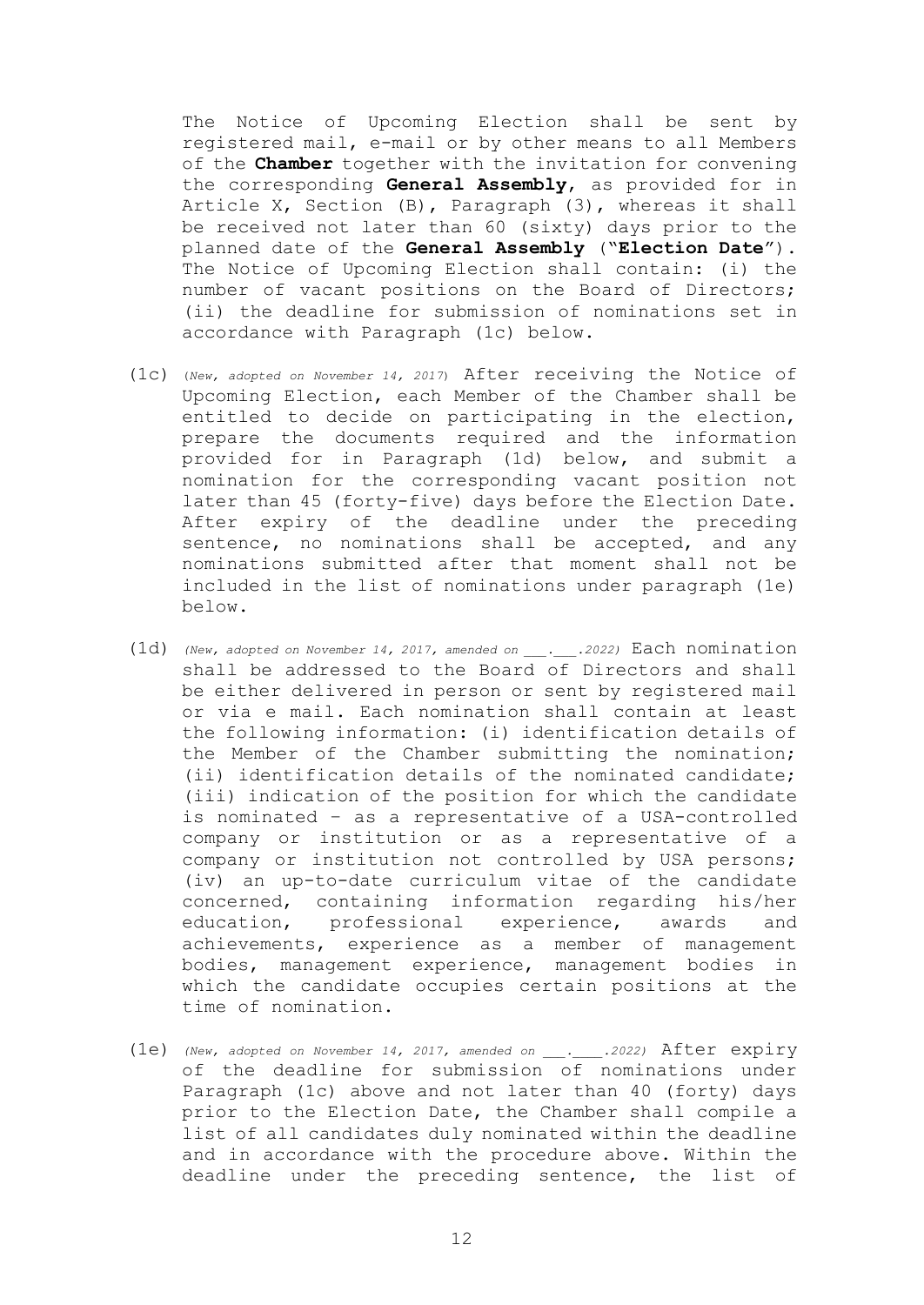applicants shall be published on the website of the **Chamber** and sent to all Members by registered mail or via e-mail, together with an invitation the Members to vote for the candidates included in the list. After sending the list of candidates in accordance with the preceding sentence, but in any case not later than 30 (thirty) days prior to the Election Date, the **Chamber** shall organize a public hearing of the candidates included in the list before the Members of the **Chamber**. At this hearing the candidates can present their application, program and management ideas. The public hearing may also be conducted via electronic means of communication, allowing real-time transmission of the hearing and providing an opportunity for all Members to see and/or hear the candidates. Information regarding the time and venue of the public hearing of the candidates, respectively, information on the access and use of the relevant electronic means, shall be made available to the Members together with the information under the second sentence of this Paragraph (1e) and in the manner provided for therein.

(1f) *(New, adopted on November 14, 2017, amended on 09.07.2020 and on \_\_\_.\_\_\_\_.2022)* After the public hearing of the candidates under the preceding Paragraph, each Member of the **Chamber** shall have the right to vote for a candidate included in the list under Paragraph (1e) above not later than 15 (fifteen) days prior to the Election Date. Each Member of the **Chamber** shall have the right to cast one vote per each candidate for as many candidates as are the vacant positions in the Board of Directors for which election is held. Votes shall be cast by a Legal Representative of the respective Member of the **Chamber** via a signed written statement, addressed to the Board of Directors. In case the statement referred to in the preceding sentence is signed by a proxy, the power of attorney shall be express and with a notary certification of the grantor's signature. The signed written statement, together with the power of attorney, if any, shall be submitted to the Chamber within the deadline set in the first sentence of this Paragraph (1f) in one of the following manners: (i) in original by delivery in person or via registered mail, or (ii) as a scanned copy sent via e-mail, in which case the respective Member of the **Chamber** shall ensure the submission of an original written statement to the **Chamber** not later than the Election Date. The **Chamber** shall keep the votes cast by each Member confidential and shall not disclose their content to another Member of the **Chamber** or to third parties.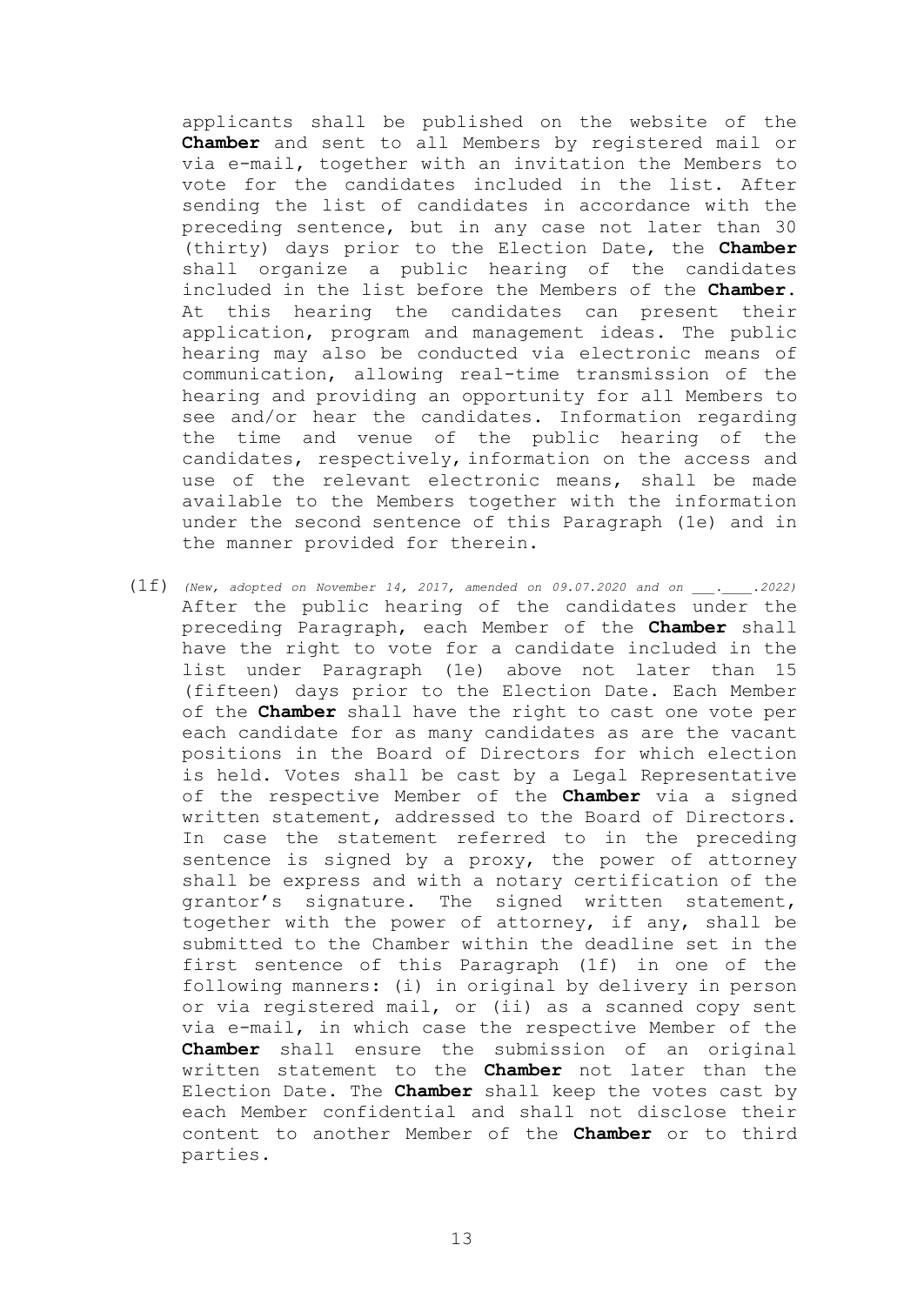- (1g) *(New, adopted on November 14, 2017, amended on 11.12.2019, 09.07.2020 and on \_\_\_.\_\_\_.2022)* After expiry of the deadline for submission of nominations under Paragraph (1f) above and not later than 10 (ten) days prior to the Election Date, the Nomination Committee shall count the votes cast and draw up a list of the persons who have collected the highest numbers of votes. In the event that the vacant position in the Board of Directors for which the election is held is only one, the list shall contain only the candidate who has collected the highest number of votes. In the event that the positions on the Board of Directors are more than one, the number of individuals on the list shall be equal to the number of vacant positions on the Board of Directors. When preparing the list under the preceding sentence the Nomination Committee shall be obliged to ensure compliance with the requirements of this Statutes, including but not limited to Paragraph (1), Paragraph (1a) and Paragraph (2) of this Article X, Section (C). For the avoidance of doubt, until the minimum number of members of the Board of Directors, representing USA persons or USA-controlled companies or institutions, is reached, the list under the first sentence shall include first the individuals who have received the highest number of votes among the candidates satisfying the requirements of Article X, Section (C), Paragraph  $(1)$ , sentences  $(4)$  and  $(5)$ . After the minimum number of members of the Board of Directors representing USA persons or USA-controlled companies or institutions is completed, the remaining persons in the list under the first sentence shall include the persons who have received the highest number of votes among all candidates. The Nomination Committee shall have the right to disqualify candidates who do not satisfy the requirements of these Statutes.
- (1h) *(New, adopted on November 14, 2017, amended on \_\_\_.\_\_\_.2022)* In the event that as a result of the voting under Paragraph (1f) above two or more individuals have collected equal number of votes and election is held for a single position on the Board of Directors, or the number of positions on the Board of Directors remaining to be completed is less than the number of individuals who have collected an equal number of votes, the list under Paragraph (1g) shall include the individual who is a representative of a USA person or is a representative of a USA-controlled company or institution. In the event that among the individuals who have collected an equal number of votes there is more than one representative of a USA person or a representative of a USA-controlled company or institution, or none of the individuals is a representative of a USA person or a representative of a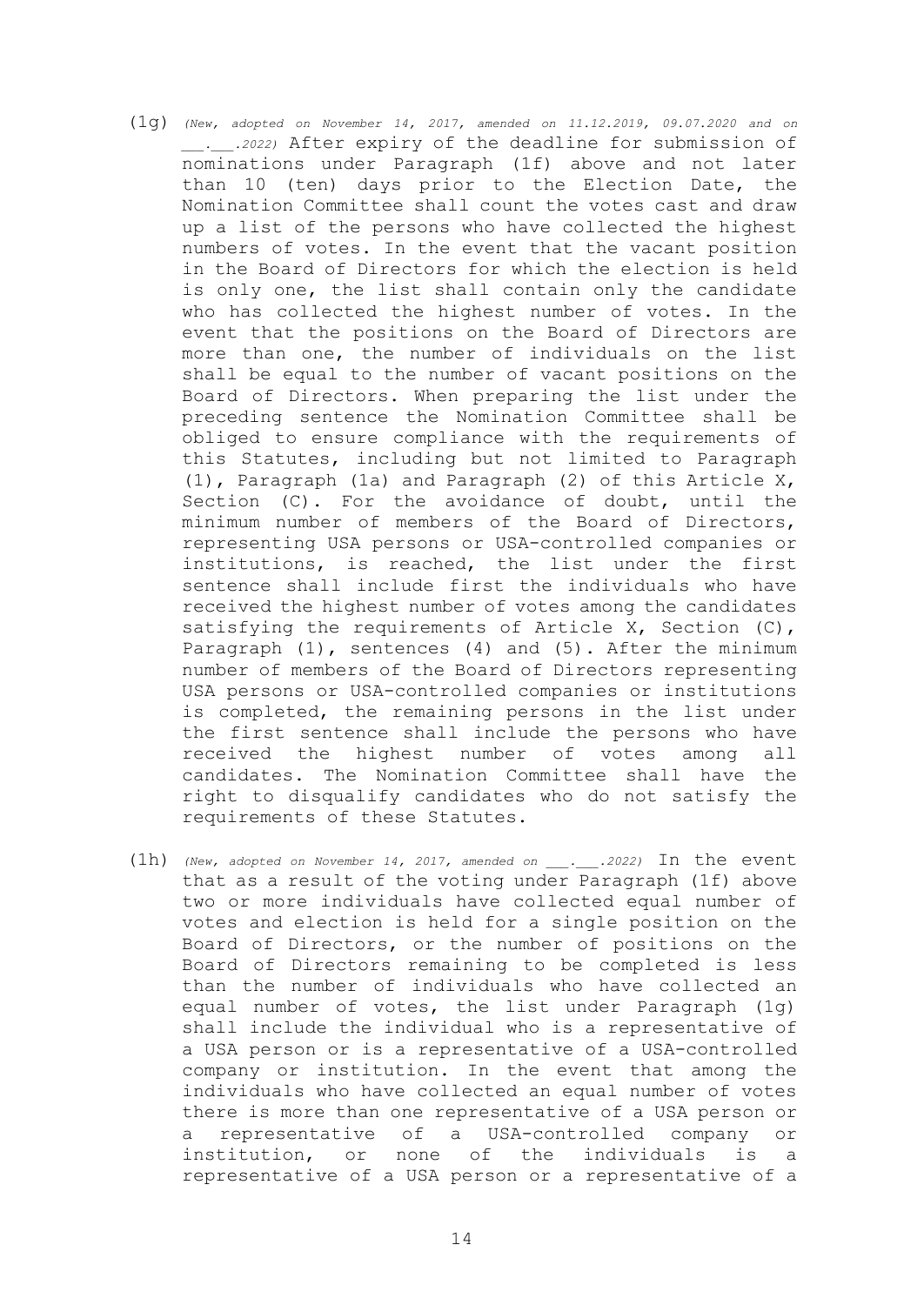USA-controlled company or institution, all individuals who have collected an equal number of votes shall be included in a separate list.

- (1i) *(New, adopted on November 14, 2017, amended on \_\_\_.\_\_\_\_.2022)* Within the deadline under the first sentence of Paragraph (1g) above, the **Chamber** shall send the list under Paragraph (1g) and the list under Paragraph (1h) (if any) to all Members via registered mail or e-mail. The individuals included in the lists shall be proposed to the General Meeting to be elected as members of the Board of Directors. In the case of paragraph (1h) above, when a separate list of candidates having collected an equal number of votes for a single position, has been prepared, the **General Assembly** shall vote for each individual separately. The individual who receives the highest number of votes in this casting of votes shall be included in the general list under Paragraph (1g). In the event that the vacant positions on the Board of Directors are more than one and the list under Paragraph (1g) contains the corresponding number of persons (including after having been complemented in accordance with the previous sentence), the **General Assembly** shall vote for the individuals en bloc.
- (1j) *(New, adopted on November 14, 2017)* The election of new members to the Board of Directors based on the lists referred to in the previous paragraphs shall be carried out by open casting of votes by raising a hand.
- (2) (*Amended on December 11, 1997, November 28, 2001, June 16, 2005, June 23, 2010 and November 14, 2017*) Each Member of the Board of Directors shall be appointed for a term of twenty four (24) months unless otherwise expressly provided for in these Statutes. No Member shall be entitled to serve more than two consecutive full terms on the Board of Directors. As an exception, a member of the Board of Directors could be elected for a third consecutive term of twenty four (24) months provided that such an election is taken with 2/3 (two-thirds) majority of the present Members on the meeting of the **General Assembly**.
- (3) (*Amended on December 11, 1997, November 28, 2001, June 16, 2005, June 23, 2010 and November 14, 2017)* Members retired from the Board of Directors and/or Related Persons can be re-elected (respectively elected with respect to the Related Person) not earlier than the expiry of twenty four (24) months from the end of the last mandate of the respective member of the Board of Directors. The individuals who's term of office at the Board was terminated pursuant to Article X, Section (C), Paragraph (6a) can be elected as Members of the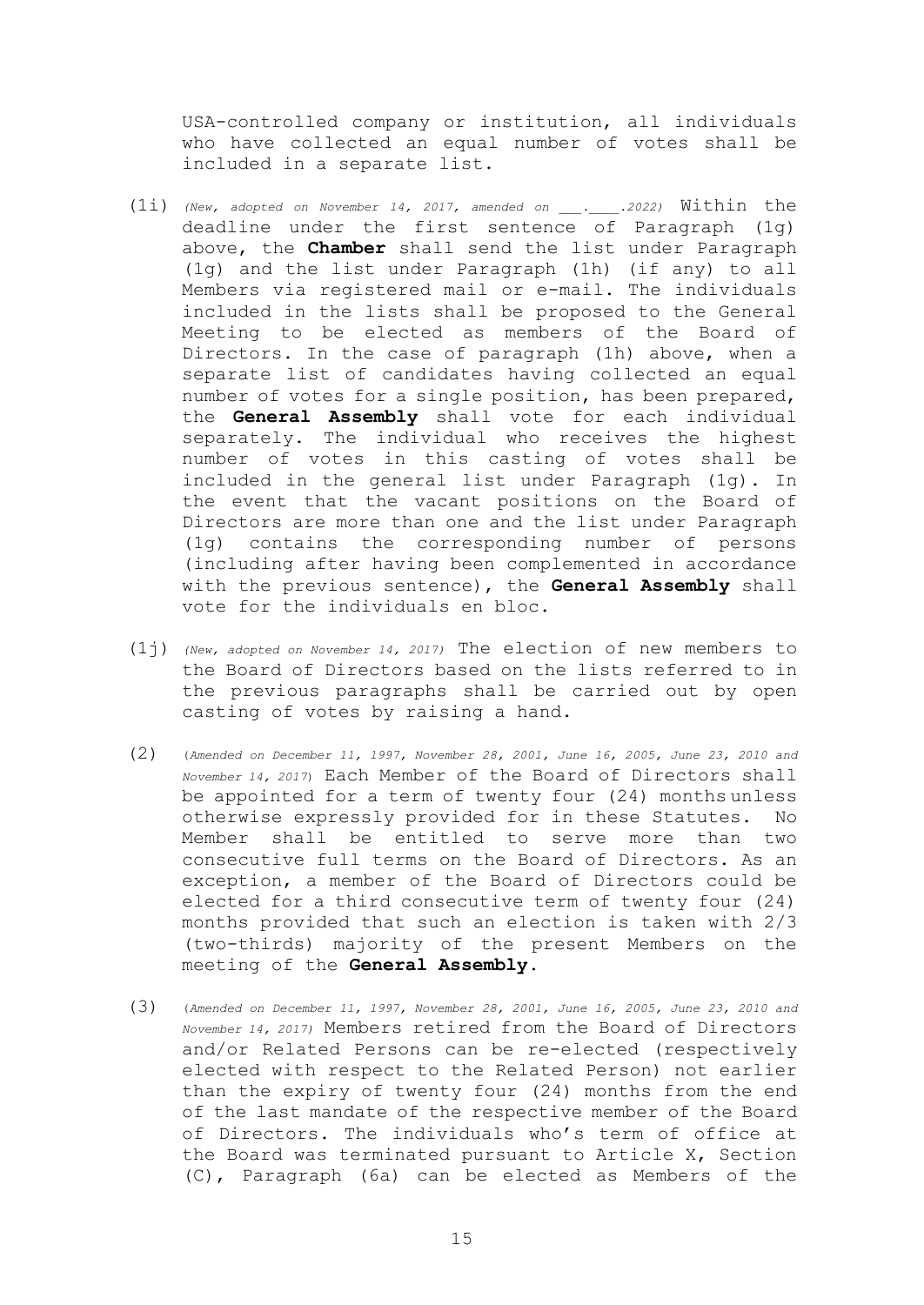Board of Directors without the passage of a certain intermediate term being necessary, subject to the other provisions of the Statutes and in particular, subject to Article X, Section (C), Paragraph (1a) and Paragraph (2). The Members of the Board of Directors may tender their written resignation at any time. The declaration of resignation is to be addressed to the Board of Directors, in care of the President.

- (4) (*Amended on December 11, 1997, June 16, 2005 and November 14, 2017)* When the position of a Member of the Board of Directors becomes vacant before his or her term expires, the newly elected member shall be elected with a term of office equal to the remainder of the term of office of the member in whose place he/she has been elected. In the event that an election is held simultaneously for more than one vacant positions on the Board of Directors, for which the original full terms expire at a different time, the length of the partial terms of office of the newly elected members shall be allocated according to the number of votes received by the respective members in the vote under Paragraph (1f) above – the newly elected member with more votes shall take the position in the Board of Directors with the longer remaining term. The rule under the preceding sentence shall apply respectively depending on the number of the vacant positions in the Board of Directors and the newly elected members.
- (4a) (*New, adopted on November 14, 2017*) For the avoidance of doubt, a partial term of office of a newly elected member according to the preceding Paragraph (4) shall not be taken into account for the purposes of restricting the maximum number of full terms of office under Paragraph (2), sentences (2) and (3) of this Article.
- (4b) (*New, adopted on November 14, 2017*) For the avoidance of doubt, if a member of the Board of Directors terminates his/her term of office upon his/her own initiative in accordance with Article X, Section (C), Paragraph (3), last sentence, such term of office shall be taken into account for the purposes of restricting the maximum number of full terms of office under Paragraph (2), sentences (2) and (3) of this Article.
- (5) (*Amended on November 28, 2001 and 11.12.2019*) The Board of Directors may establish its own business procedures. Meetings of the Board of Directors shall be called once per quarter or with such frequency as the Board of Directors deems appropriate. The meetings shall be called by the President of the Chamber, or in case of the President's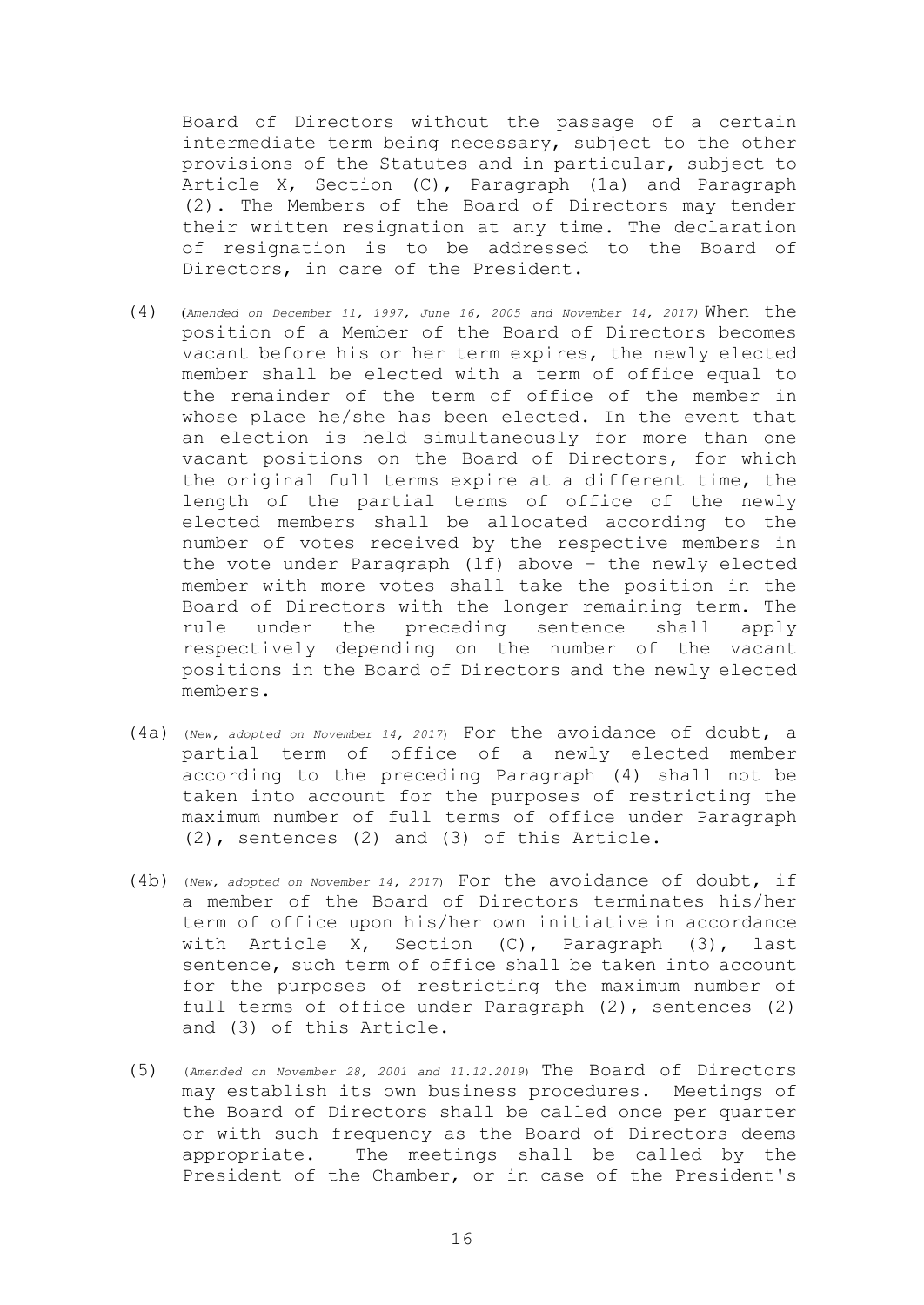absence, by a Vice President or the Chief Executive Officer. Notice of meetings shall be given at least fourteen days prior to the meeting unless it concerns urgent matters. Meetings shall be called within seven days at the written request of at least one third of the Members of the Board of Directors. If, in the last case, the President of the Chamber fails to summon the meeting within seven days as of the receipt of the written request, each of the interested Board members is entitled to summon the meeting of the Board of Directors.

- (6) Board members shall cease to hold office in any one of the following circumstances:
	- (a) Their term of office expires;
	- (b) (*Amended on November 28, 2001 and on \_\_\_.\_\_\_.2022*) The legal entities represented by them cease to be Members of the **Chamber**;
	- (c) They are removed from office by a simple majority of votes of the Members present at a General Assembly.
- (6a) (New, adopted *on June 23, 2010*) In addition to the grounds for termination of their office, under Article X, Section (C), Paragraph (6), Members of the Board of Directors shall cease to hold office in any one of the following circumstances:
	- (a) (*Amended on November 14, 2017 and on \_\_\_.\_\_\_.2022*) They cease to be a Representative of the Member that they represented when they were elected as Members of the Board of Directors and if, as soon as possible, but in any case not later than 6 months as of the date when they have ceased to be a Representative of the Member that they represented when they were elected as Members of the Board of Directors, they do not become a representative of another Member, the term of office shall be terminated with immediate effect after expiry of the above specified 6-months term;
	- (b) (*Amended on November 14, 2017*) They cease to be a Representative of the Member that they represented when they were elected as Members of the Board of Directors and they become a Representative of another Member that already has, directly or through a Related Person, another Representative serving as a Member of the Board of Directors (with reference to Article X, Section (C), Paragraph (1a)), with immediate effect;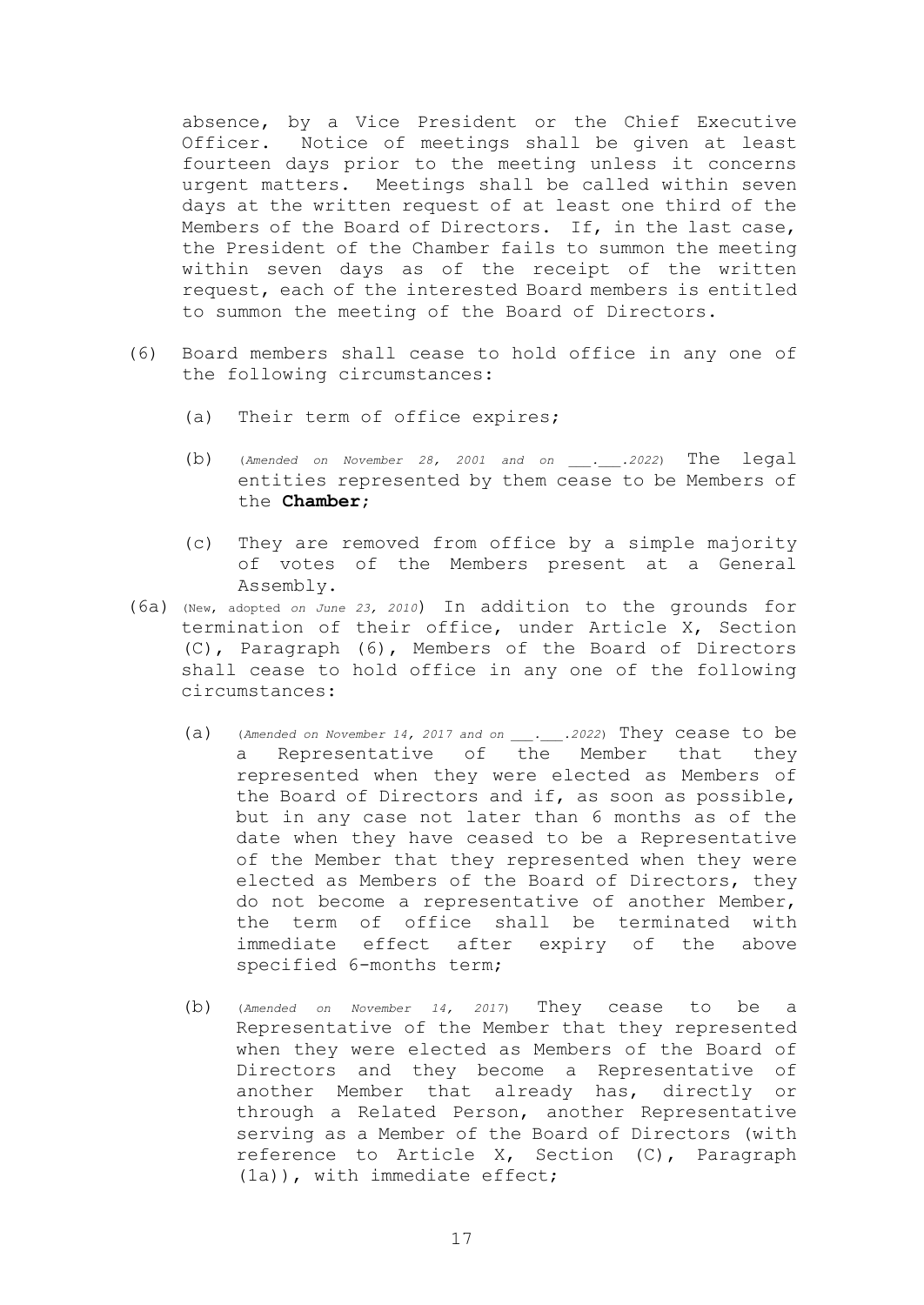- (c) (*Amended on November 14, 2017*) They cease to be a Representative of the Member that they represented when they were elected as Members of the Board of Directors and they become a Representative of another Member that does not have, directly or through a Related Person, another Representative serving as a Member of the Board of Directors, with effect as of the next meeting of the General Assembly.
- (d) (*New, adopted on 09.07.2020*) They fall under a category of person for which a restriction has been imposed under Article X, Section (C), para. (1), sentence (3) above, and namely  $-$  (a) a person who occupies the position of legal representative or member of management bodies of other non-profit legal entities engaged in activity which is similar or competing to the activity of the Chamber, or (b) a politically exposed persons, or (c) a close relative of a person under item (a) and/or (b), with immediate effect.
- (6b) (*New, adopted on 09.07.2020*) In the event that the term of office of a member of the Board of Directors shall have expired (but not in case of any other grounds for termination of the office as a member of Board of Directors provided for by law or in these By-Laws) and only if the Chamber is not able to carry out a procedure for election of new members of the Board of Directors due to compelling circumstances which are outside the Chamber's control (including, without limitation, declaration of state of emergency in the country, imposition of restrictive measures by state authority prohibiting the holding of a General Assembly, etc.), said member whose term of office has expired shall continue to perform his/her functions and obligation as a member of the Board of Directors until the election of a new member by the General Assembly.
- (7) (*amended 11.12.2019 and 09.07.2020)* Responsibilities of the Board of Directors include:
	- (a) appointment and release from office of the Chief Executive Officer, determination of financial limitation upon his/her representative powers, and determination of his/her remuneration (if any);
	- (b) Determination of salaries and remuneration of all **Chamber** employees;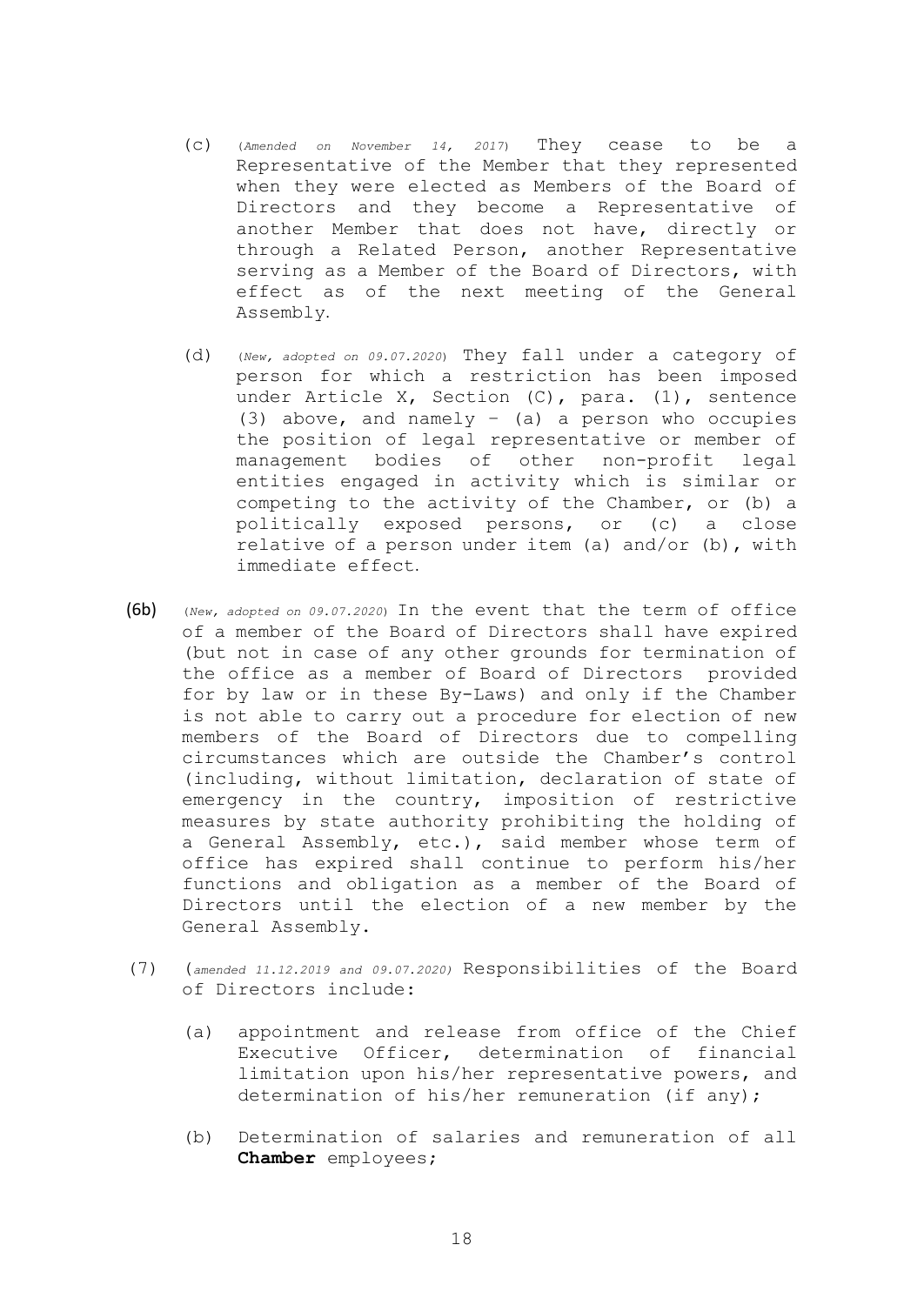- (c) Review and approval of the annual report at the end of each fiscal year;
- (d) Selection of Auditors;
- (e) Oversight and policy decisions with respect to the programs sponsored by the **Chamber**;
- (f) Determination of the amount of membership and other fees;
- (g) Setting forth the procedures and amounts for check and note signing authority;
- (h) (*Amended on November 28, 2001*) Organisation and management of the activities of the **Chamber;**
- (i) (*New, adopted on November 28 <sup>2001</sup>*) Disposal of the **Chamber's** property in compliance with the requirements of these Statutes**;**
- (j) (*New, adopted on November 28 <sup>2001</sup>*) Performance of a liquidation procedure with regard to the **Chamber** or designation of another person for liquidator;
- (k) (*New, adopted on 09.07.2020*) Adoption and amendment of a Code of Conduct for Board Of Directors Candidates;
- (l) (*New, adopted on November 28 <sup>2001</sup>*) Determination of all matters not reserved to other organs of the **Chamber**.
- (8) (*Amended on November 28, 2001, January 30, 2007 and 11.12.2019*) The Board of Directors has achieved a quorum if at least one half of its Members are present. All questions, not otherwise provided for in these Statutes, shall be decided by a simple majority of votes of those present if a quorum is achieved. The resolutions regarding the issues specified in Article X, Section C, Paragraph (7), Subparagraphs (h), (i) and (j) shall be taken with the unanimous vote of all members of the Board of Directors. The resolution on admitting of a new member of the Chamber shall be taken by a 2/3 majority of all members of the Board of Directors.
- (9) (*New, adopted on November 28 <sup>2001</sup>*) A member of the Board of Directors shall be considered present if there is a real time telephone or other similar connection between such a member and the other members of the Board of Directors provided that such a connection guarantees the identification of such a member and allows him/her to participate in the discussions and in the passing of the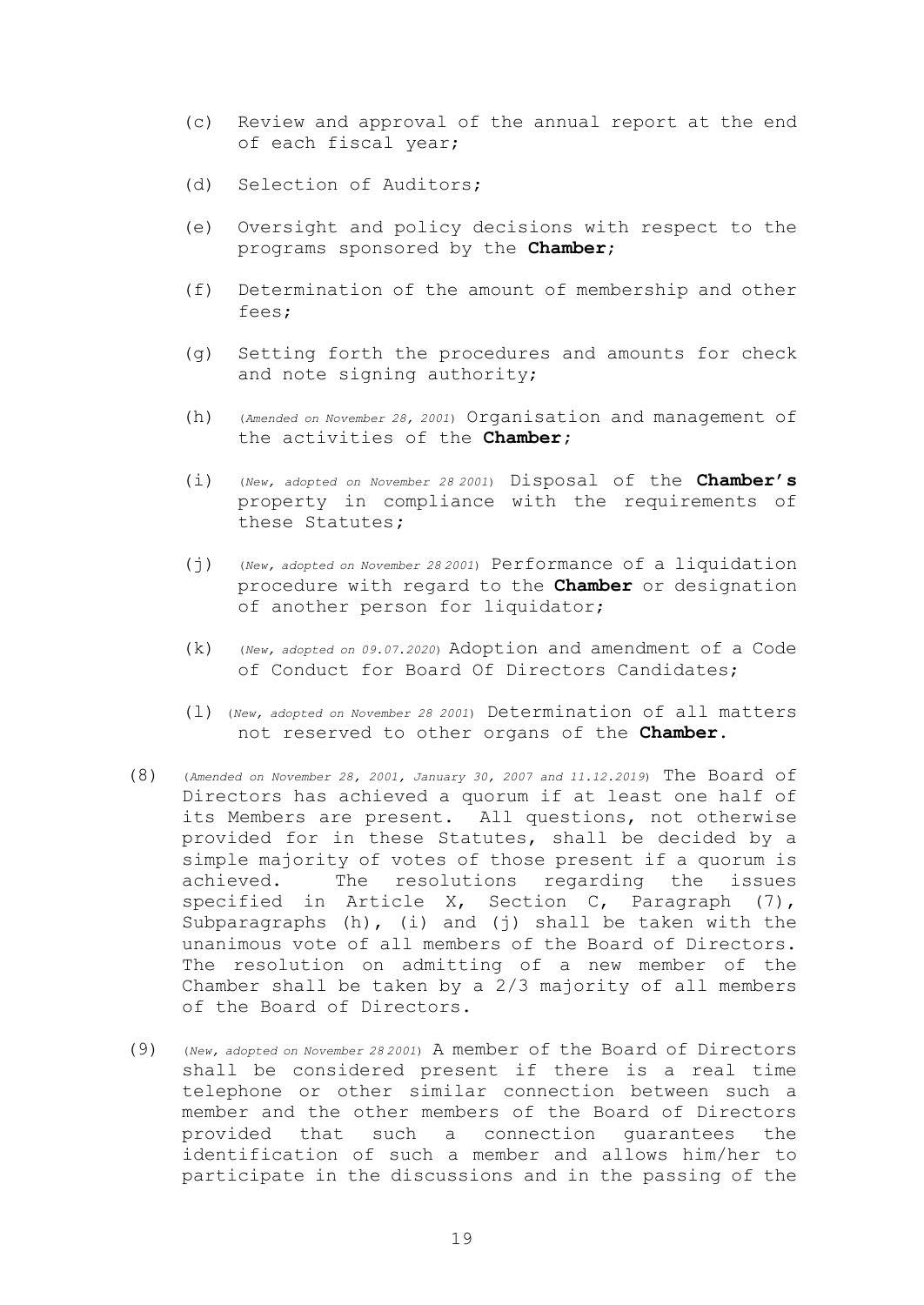resolutions. The President or the Vice President of the Chamber shall certify the voting pursuant to the foregoing sentence in the minutes of proceedings.

- (10) (*New, adopted on November 28, <sup>2001</sup>*) The Board of Directors may pass valid resolutions *in absentio* if the minutes containing the respective resolution were signed without any objections by all members of the Board of Directors.
- (11) (*New, adopted on June 24, 2008*) In the event that a Board Member does not attend in person four meetings of the Board of Directors within each twelve months period of his/her mandate the Board of Directors may resolve to offer to the General Assembly the respective Board Member to be removed from office in compliance with Article X, Section C, Paragraph (6) hereof.

### D. STANDING COMMITTEES

- (1) Standing Committees will be established by the Board of Directors and be headed by a Chairperson.
- (2) Committee Members shall be selected by the respective Committee Chairperson.
- (3) Each Committee shall meet with such frequency as such Committee shall consider appropriate. Committee meetings shall be called by such Committee's Chairperson. A simple majority of Committee Members shall constitute a quorum. Questions shall be decided by majority vote of Committee Members present if a quorum is achieved.
- (4) Vacancies shall be filled by the Committee Chairperson.
- (5) The Committees shall examine and make reports upon the projects assigned to them and those which they may originate. Such reports shall be presented to the Board of Directors.

#### E. SPECIAL COMMITTEES

- (1) Special Committees may be appointed by the President with the approval of the Board of Directors and will be headed by a Chairperson.
- (2) Committee Members shall be selected by the respective Committee Chairperson.
- (3) Each Committee shall meet with such frequency as such Committee shall consider appropriate. Committee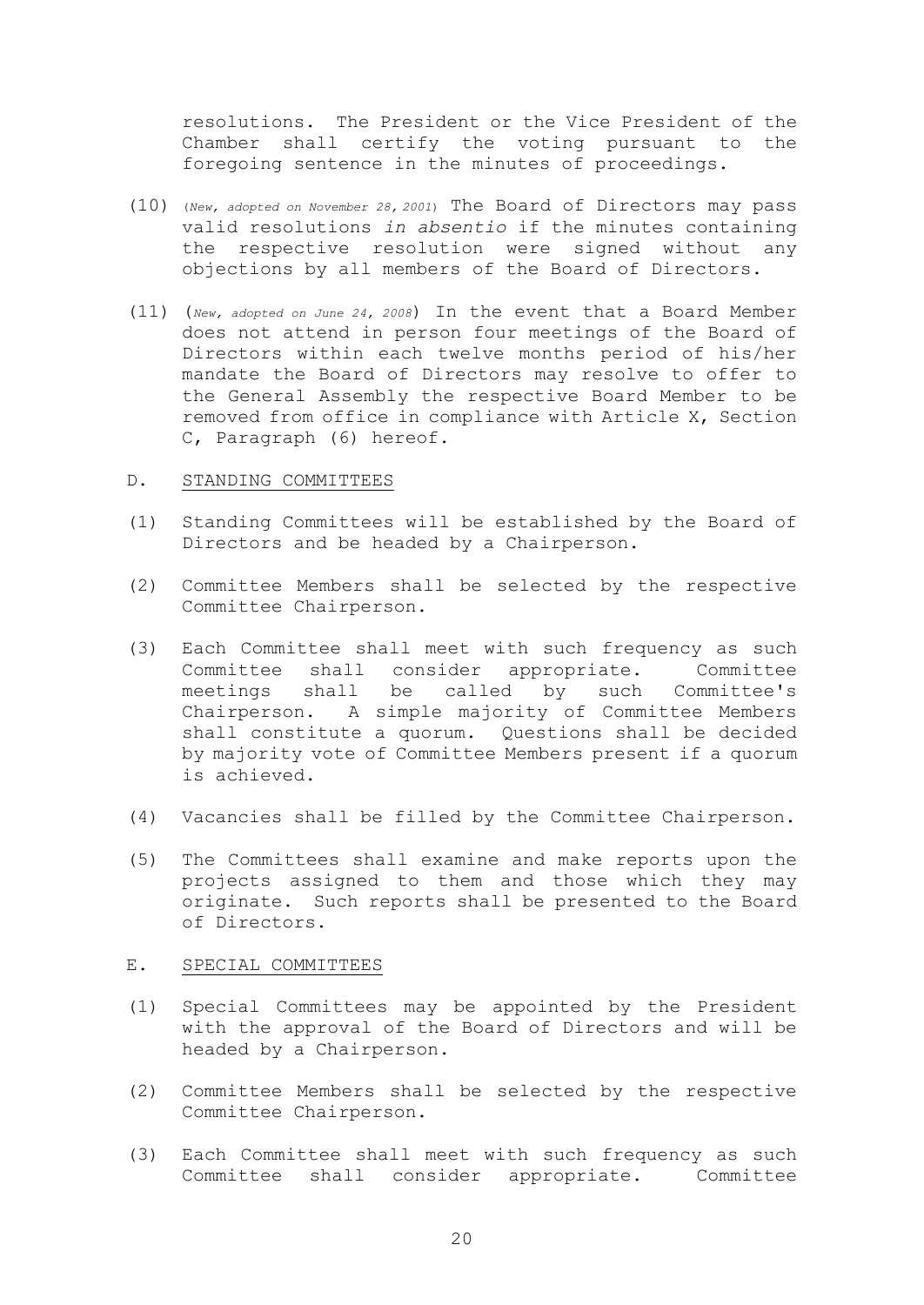meetings shall be called by such Committee's Chairperson. A simple majority of Committee Members shall constitute a quorum. Questions shall be decided by majority vote of Committee members present if a quorum is achieved.

- (4) Vacancies shall be filled by the Committee Chairperson.
- (5) The Committees shall examine and make reports upon the projects assigned to them and those which they may originate. Such reports shall be presented to the Board of Directors.

### F. (*New, adopted on 09.07.2020*) NOMINATION COMMITTEE

- (1) The Nomination Committee shall be composed of (i) all members of the Board of Directors whose term of office has not been terminated from time to time and whose seat at the Board of Directors are not subject to the relevant elections for new members of the Board of Directors, as well as (ii) the Commercial Attaché with the US Embassy in the Republic of Bulgaria.
- (2) (*Amended on \_\_\_.\_\_\_.2022*)The functions of the Nomination Committee shall be associated with a review of the nominations for members of the Board of Directors and preparation of the lists of candidates in accordance with Article X, Section  $(C)$ , para.  $(1q)$  and para.  $(1h)$ . For this purpose, the Nomination Committee shall be entitled to evaluate the validity of the submitted nominations and to disqualify from participation any candidates who do not meet the requirements set forth under these By-Laws, including without limitation:
	- (i) carry out an assessment of whether or not a candidate who has stated that he/she has the capacity of a representative of a USA person or of a legal representative of a company or institution controlled by USA person actually has such capacity in accordance with the requirements of these By-Laws, and whether or not such candidate has provided sufficient evidence to this effect;
	- (ii) carry out an assessment of whether or not a circumstance which under these By-Laws or the law constitutes an impediment for election to the Board of Directors (including, without limitation, whether or not a respective candidate falls under any of the categories listed in Article X, Section (C), para. (1) with respect to which a prohibition for election to the Board of Directors is established) applies with respect to a relevant candidate;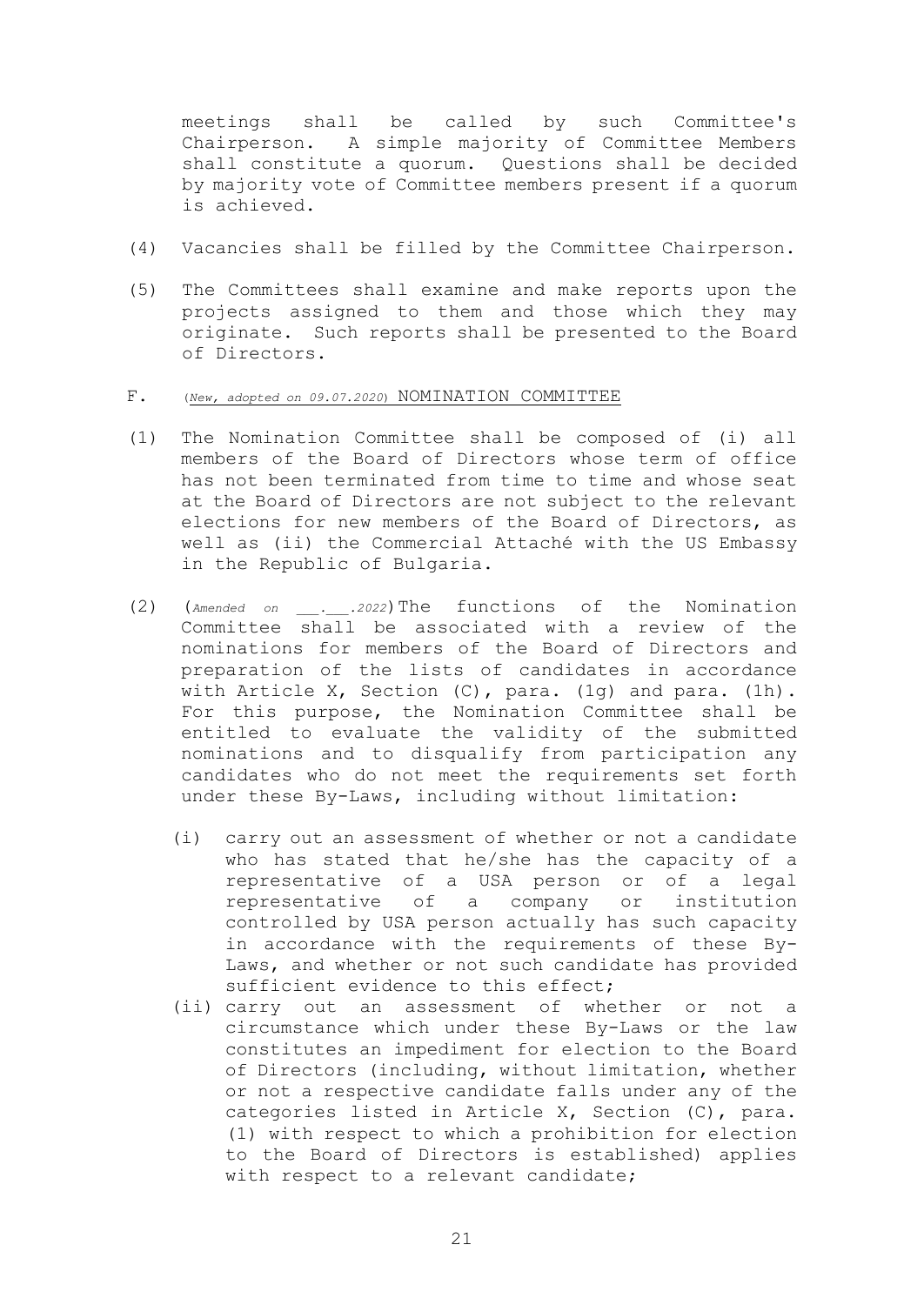- (iii) carry out an assessment of whether or not a respective candidate meets the requirements of the Code of Conduct for Board of Directors Candidates adopted by the Board of Directors from time to time.
- (3) The sessions of the Nomination Committee shall be held on a date and at a place determined upon mutual consent of the committee's members. A quorum shall be present if the majority of the members of the Nomination Committee determined in accordance with para. (1) are attending. The resolutions of the Nomination Committee shall be passed with the affirmative vote of the majority of the members attending the session (always subject to the presence of quorum).
- (4) The sessions of the Nomination Committee shall be recorded in written minutes which shall be signed by all attending members.

#### G. PRESIDENT

- (1) (*Amended on November 14, 2017*) The President shall be elected by the Board of Directors from among its members. Upon election the Board of Directors shall give priority to the possibility a person who is a representative of a company or institution headquartered in the USA to be elected for President. For the purposes of this Article X, Section (F) a "company or institution headquartered in the USA" shall be a company or institution which ultimate/beneficial owner (direct or indirect) is incorporated, registered and operates under the laws of the USA and its seat and registered address is in the USA.
- (2) The President shall exercise supervision over the affairs and interests of the **Chamber** and represent the **Chamber** in external relations. The President shall preside at all meetings of the Board of Directors and the General Assembly of the **Chamber**. The President shall, with the approval of the Board of Directors, appoint advisors, staff, and Chairpersons of all Standing and Special Committees.
- H. FIRST VICE PRESIDENT AND SECOND VICE PRESIDENT (*Title amended on January 24, 2006*)
- (1) (*Amended on January 24, 2006 and 09.07.2020*) The First Vice President and the Second Vice President shall be elected by the Board of Directors from among its members. Upon election the Board of Directors shall give priority to the possibility a person who is a representative of a company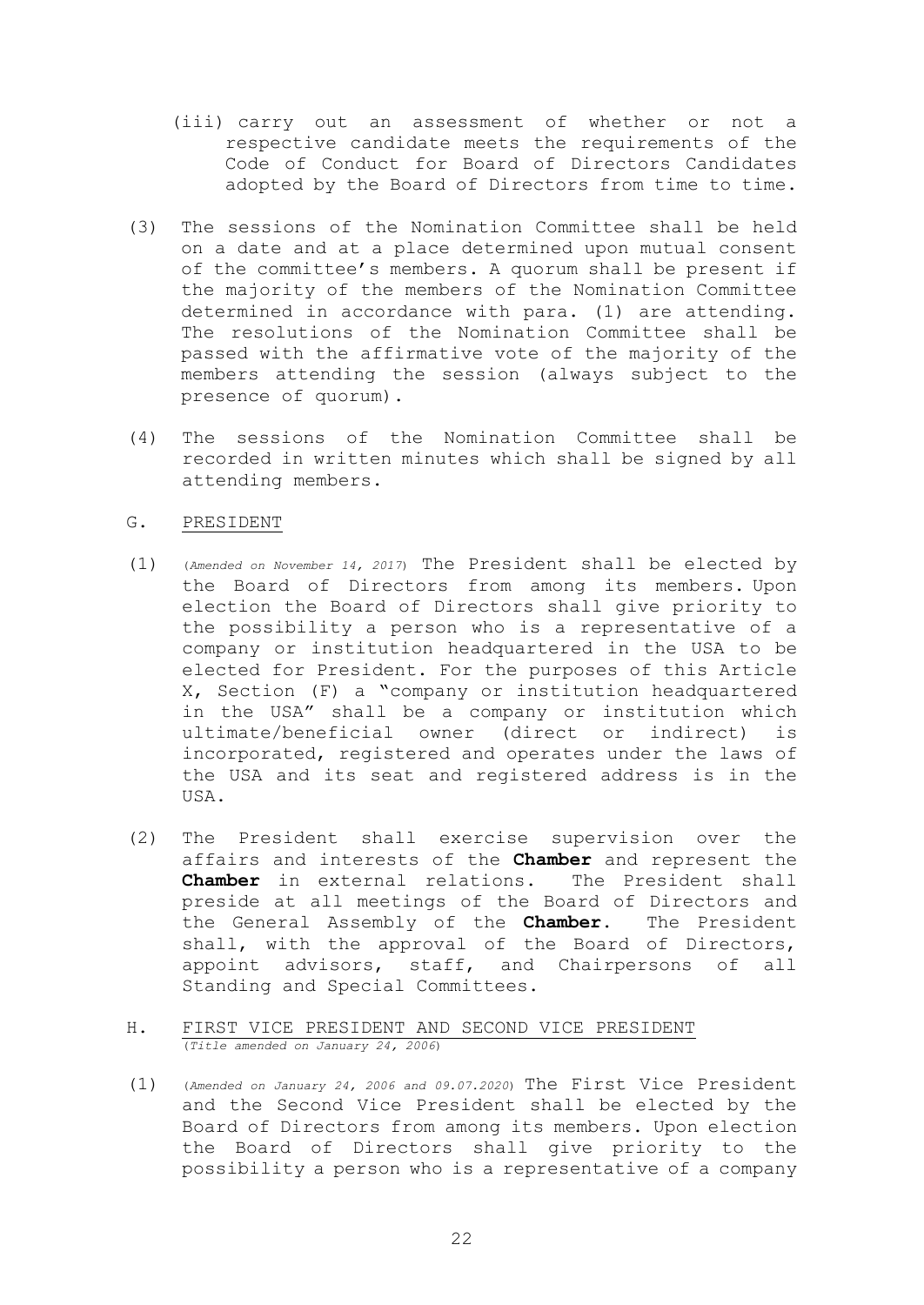or institution headquartered in the USA to be elected for First Vice President and Second Vice President, as defined under Article X, Section (G), para. (1).

(2) (*Amended on January 24, 2006*) The First Vice President, in the absence of the President, shall have the same powers, authority and duties as the President. In the absence of both the President and the First Vice President, the Second Vice President shall have the same powers, authority and duties as the President.

### I. TREASURER

- (1) (*Amended on 09.07.2020*)The Treasurer shall be elected by the Board of Directors from among its members. Upon election the Board of Directors shall give priority to the possibility a person who is a representative of a company or institution headquartered in the USA to be elected for Treasurer, as defined under Article X, Section (G), para. (1).
- (2) The Treasurer shall have charge of the monies received by the **Chamber**.
- (3) The Treasurer shall attend to the keeping of correct accounts in lawful form. The Treasurer shall present semi-annual financial reports to the Board of Directors. The accounts shall be audited by the Auditors recommended by the Board of Directors and approved by the General Assembly. The Treasurer shall deliver to the successor Treasurer the monies of the **Chamber** and all books of account of the **Chamber**.

### J. COMMITTEE CHAIRPERSONS

- (1) Committee Chairpersons shall be appointed by the President and approved by the Board of Directors.
- (2) Committee Chairpersons shall exercise supervision over the activities of the Committees which they chair. Committee Chairpersons shall call meetings and preside at all such meetings of the Committees which they chair. Committee Chairpersons shall present the Committee reports, as described in Article X, Section D(5) and Section E(5) of these Statutes, to the Board of Directors.

### K. (*new, 11.12.2019*) CHIEF EXECUTIVE OFFICER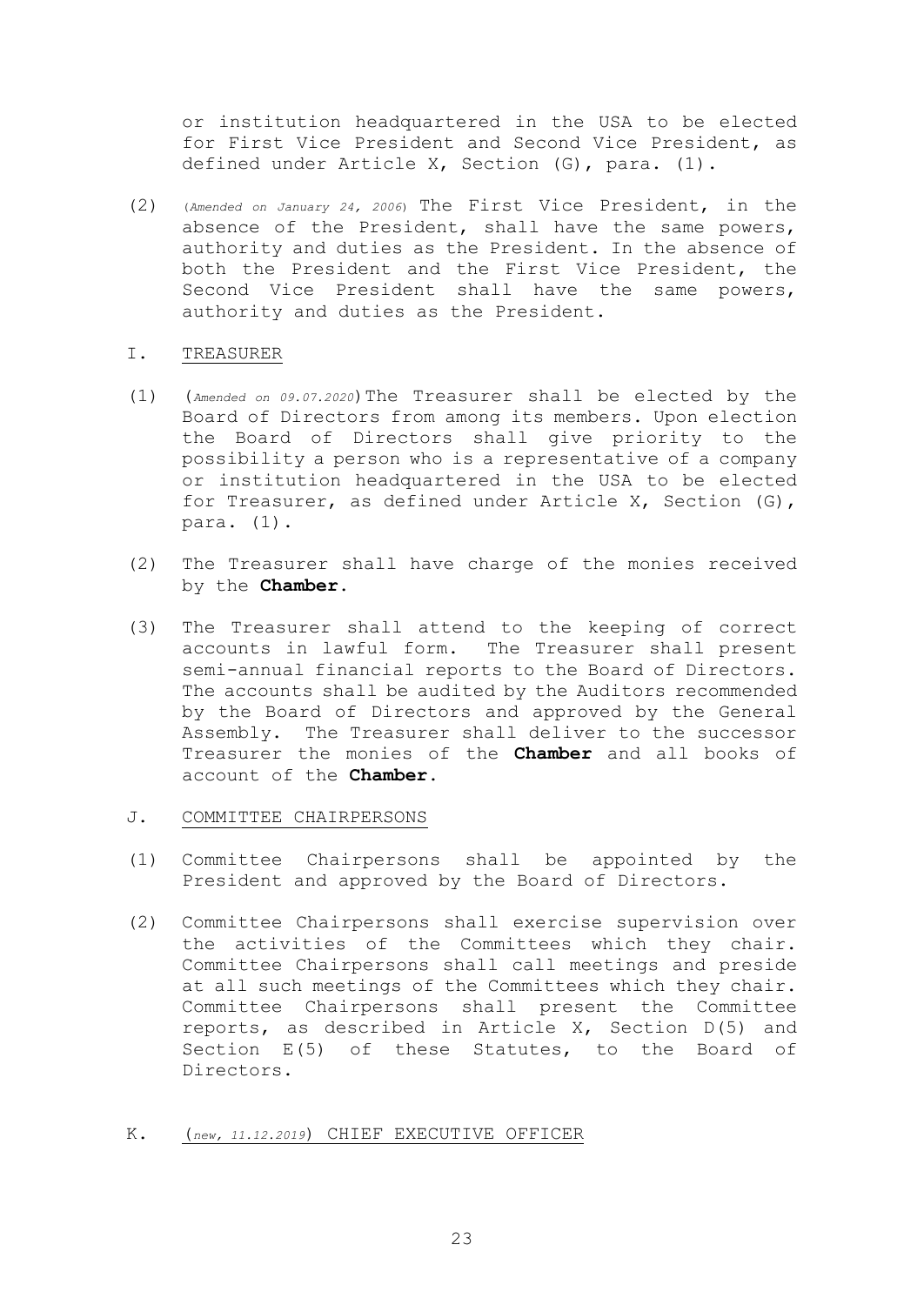- (1) The Chief Executive Officer shall be elected by the Board of Directors from among individuals who are not members of the Board of Directors.
- (2) The Chief Executive Officer shall be elected for an indefinite term and shall occupy his/her position until his/her term of office is terminated. The term of office of the Chief Executive Officer shall terminate:
	- (a) in the event of death or restriction of his/her legal capacity; or
	- (b) unilaterally by the Chamber and pursuant to a resolution of the Board of Directors – effective as of the date specified in the relevant resolution; or
	- (c) unilaterally by the Chief Executive Officer through an advance written notice served to the Board of Directors not less than 60 days prior to the contemplated termination date; or
	- (d) upon mutual consent of the Chamber (acting through a legal representative thereof) and the Chief Executive Officer expressed in writing – effective as of the date specified in the respective agreement between the Chamber and the Chief Executive Officer.
- (3) The Chief Executive Officer shall act as a legal representative of the Chamber on record with the register of non-profit legal entities kept by the Registration Agency and shall be responsible for the overall daily operations of the Chamber and the practical aspects of achieving the Chamber's goals and activities. The Board of Directors may impose financial limitations upon the representative powers of the Chief Executive Officer in the dealings with third parties. Limitations under the foregoing sentence (if any) shall be reflected in written minutes of resolutions of the Board of Directors and may be registered with the register of non-profit legal entities kept by the Registration Agency. The Chief Executive Officer shall also substitute the President if the latter is absent and he/she cannot be substituted by a Vice President. The Chief Executive Officer shall appoint the administrative staff of the Chamber in accordance with Article XII below.
- (4) The Chief Executive Officer shall be entitled to participate in the meetings and the operations of the Board of Directors with advisory functions. The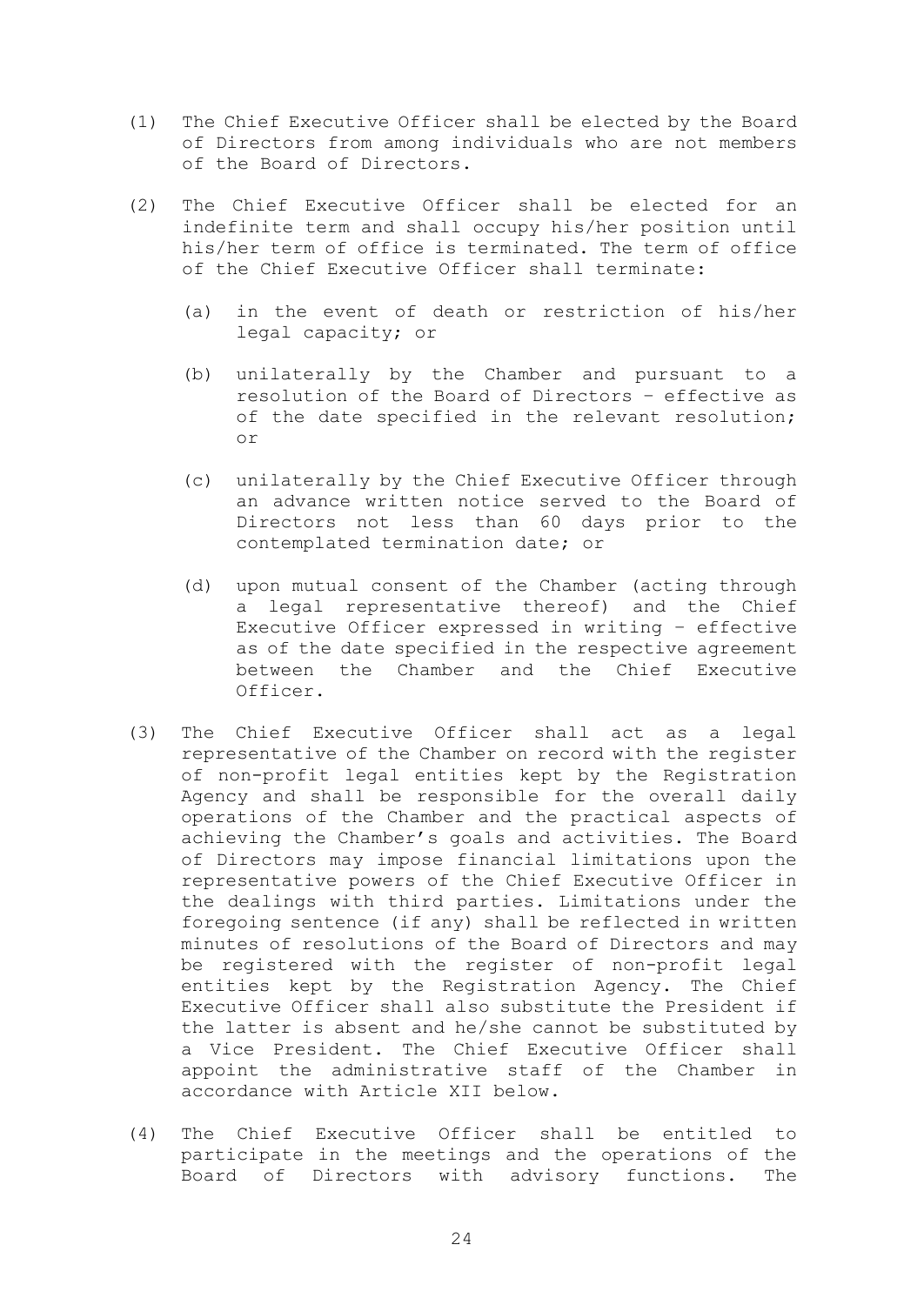attendance, respectively the absence of the Chief Executive Officer shall not be taken into account when determining the quorum of the meetings of the Board of Directors, and the Chief Executive Officer's advisory function with respect to a particular matter shall not be taken calculated for the purposes of forming a majority vote for a particular resolution of the Board of Directors.

- (5) At the end of each quarter the Chief Executive Officer shall prepare and present to the President a report on his/her activities and the activities of the Chamber's staff during said quarter.
- (6) The Chief Executive Officer shall keep a complete record of the proceedings of the General Assembly of the Chamber and of the Board of Directors, including, without limitation, the Chief Executive Officer shall ensure the counting of votes and the drafting of minutes for the proceedings of the General Assembly of the Chamber and of the Board of Directors. The Chief Executive Officer shall be responsible for the correspondence of the Chamber and coordination of Chamber's programs.

# ARTICLE XI INTERNAL ARBITRATION COMMITTEE

- (1) All disputes arising from organizational, membership or other internal relations of the Chamber shall be decided by a three Member Internal Arbitration Committee. Each one of the disputing parties shall appoint a Member of the **Chamber** as Arbiter. The two Arbiters so appointed shall elect a third Member of the Chamber as a Chairing Arbiter. If the two appointed Arbiters cannot agree on the Chairing Arbiter within fourteen days, the latter is appointed by the President.
- (2) The Internal Arbitration Committee shall decide with a simple majority of votes. The decision of the Internal Arbitration Committee shall be final and binding and shall not be subject to appeal. The Internal Arbitration Committee shall proceed in accordance with the provisions of the Commercial Arbitration Rules of the American Arbitration Association.
- (3) The Arbiters shall be reimbursed for their expenses only.

ARTICLE XII EMPLOYEES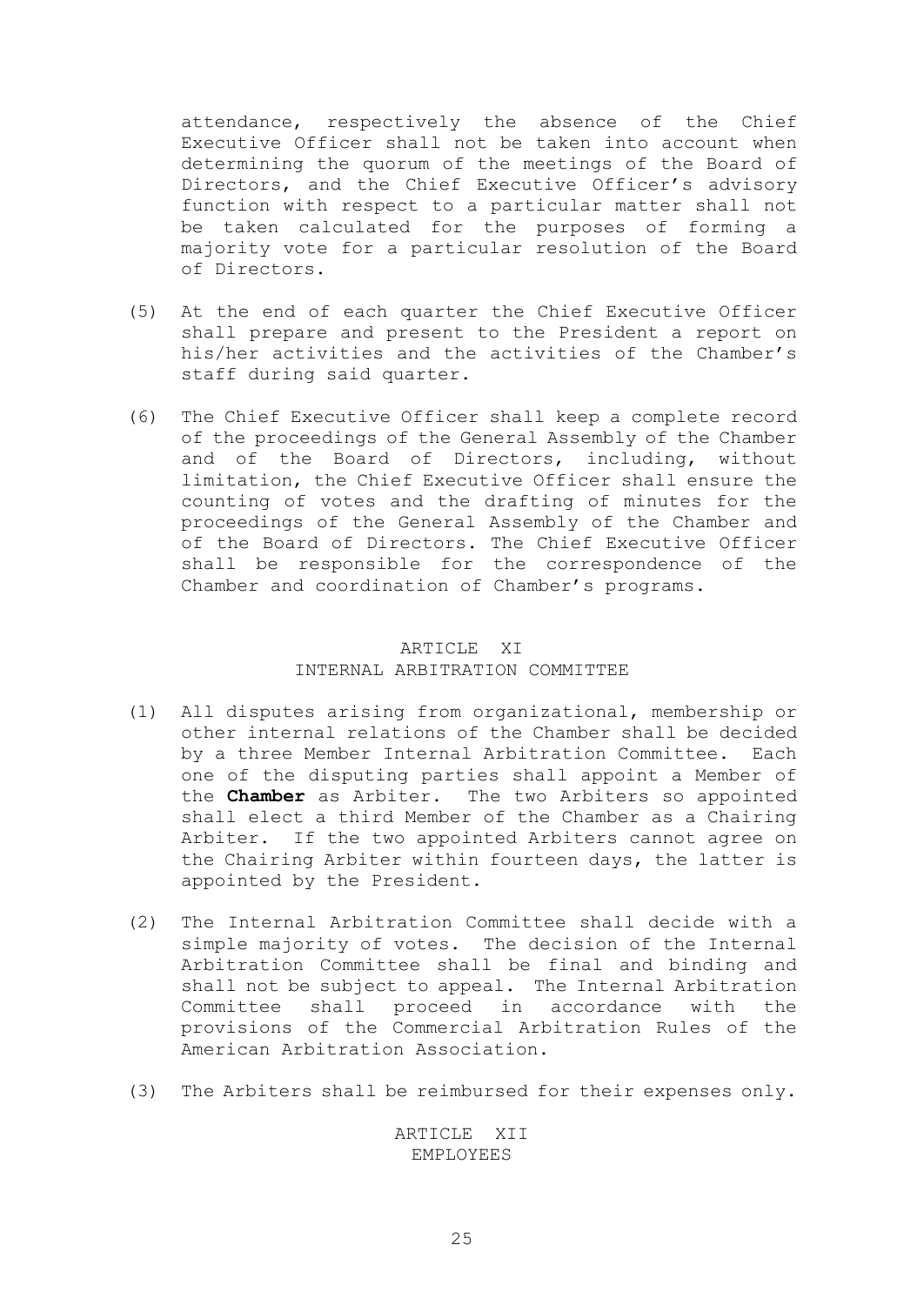(*amended 11.12.2019)* The **Chamber** shall employ staff as the need arises. Positions shall be created and related salaries shall be determined by the Board of Directors. Employee positions shall be filled according to need and corresponding qualifications, based on appointment by the President or by the Chief Executive Officer and approval by the Board of Directors. The **Chamber** is an equal opportunity employer and does not discriminate in its hiring practices against any employee or application for employment because of race, color, religion, sex, national origin, age or handicap.

### ARTICLE XIII AUDITORS

The Auditors shall be selected by the Board of Directors and approved by the General Assembly for a term of one year. The Auditors shall examine the accounts of the **Chamber**, audit the **Chamber**'s financial statements and shall report in writing to the Board of Directors and the General Assembly.

### ARTICLE XIV FISCAL YEAR

(*Amended on \_\_\_.\_\_\_.2022)* The **Chamber**'s fiscal year coincides with the calendar year.

# ARTICLE XV REPRESENTATION

- (1) (*amended 11.12.2019)* The **Chamber** shall be represented in its relations with third parties severally by the President, a Vice President, the Treasurer or the Chief Executive Officer (subject to the financial restrictions upon the representative powers of the latter, if any are imposed in accordance with these By-Laws).
- (2) (*amended 11.12.2019)* Effective only in the internal relations, a Vice President shall represent the **Chamber** only in the President's absence, the Treasurer shall represent the **Chamber** only in the President's and Vice President's absence, and the Chief Executive Officer shall represent the **Chamber** only in the President's, the Vice President's and the Treasurer's absence.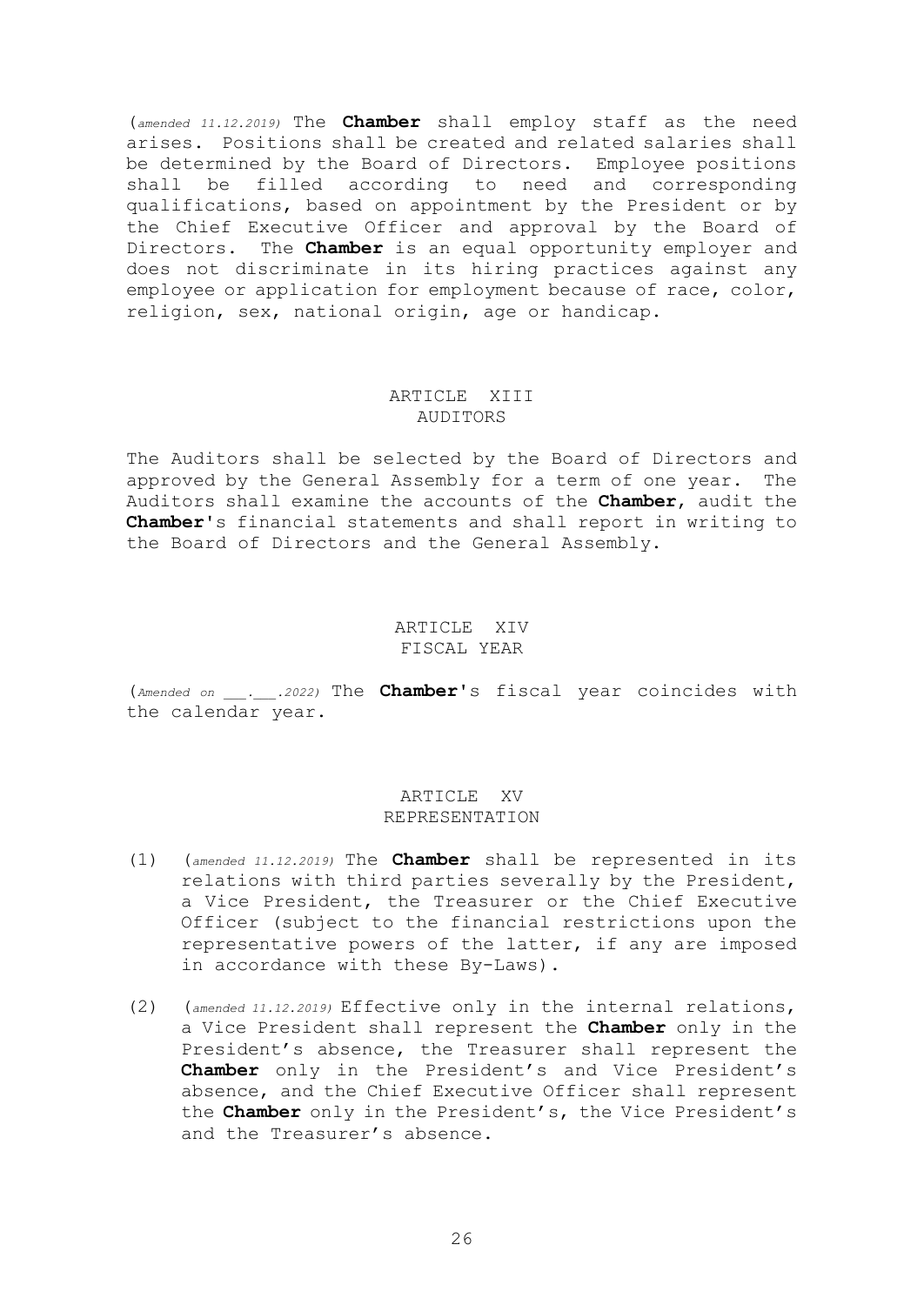### ARTICLE XVI DISSOLUTION OF THE CHAMBER AND LIQUIDATION (*Title amended on November 28, 2001*)

- (1) The voluntary dissolution of the **Chamber** can be decided by the General Assembly by a two thirds vote of the Members present.
- (2) Following General Assembly decision for dissolution, relevant authorities in **Bulgaria** and the US Chamber of Commerce shall be notified within seven days.
- (3) (*New, adopted on November 28, 2001*) In case of dissolution of the **Chamber,** it should undergo a liquidation procedure.
- (4) (*New, adopted on November 28, 2001*) The liquidation shall be carried out by the Board of Directors of the **Chamber** or by a person, designated by the Board of Directors.
- (5) (*New, adopted on November 28, 2001*) The General Assembly shall resolve on the distribution of the property that is left after the satisfaction of the creditors in accordance with these Statutes and the laws of Bulgaria.

# ARTICLE XVII AMENDMENTS

Any proposed amendments to these Statutes shall be made by a resolution, proposed by the Board of Directors or at least 10 per cent of the Members, and passed at a General Assembly by a two thirds vote of the Members present. Notice of any proposed amendments shall be sent to each Member along with an invitation to the General Assembly. If such notice is not sent, the amendment shall be voted at a future General Assembly after proper notice has been provided.

# ARTICLE XVIII TERM OF INITIAL BOARD OF DIRECTORS

(*Amended on December 11, 1997 and June 16, 2005*) The initial Board of Directors as selected by the Forming Members and consistent with procedures for the selection of Board of Directors as outlined Article X, Section C, will have an initial term of service as follows: 1/2 of the Board, or 6 members will serve a term of twelve (12) months; another 1/2 will serve the regular term of eighteen (18) months. All subsequent terms